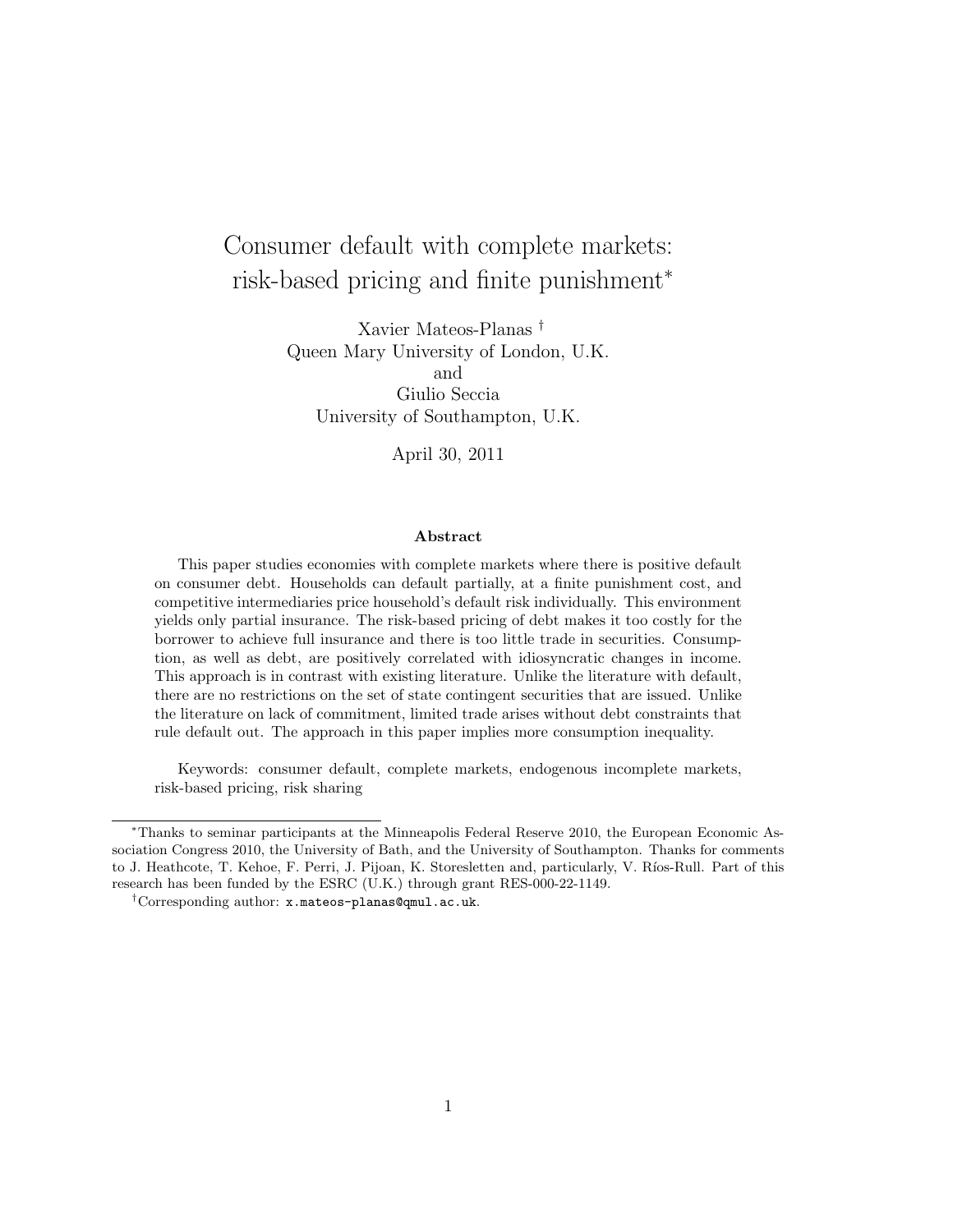# 1 Introduction

This paper studies consumer credit default in an economy with complete financial markets. In spite of the evidence of consumer credit delinquency and bankruptcy, the existence of positive default within this basic benchmark has received little attention in the literature on limited commitment. Works that consider complete markets rule out positive default; works on equilibrium bankruptcy restrict the set of assets that can be traded. In this paper, positive default coexists with complete markets. This environment provides a novel explanation for financial frictions (or incomplete trade) and has implications for understanding the evidence on consumption inequality.

The objectives of the paper are as follows. The first is to put forward a simple and tractable model that is suitable for the analysis of default with complete markets.<sup>1</sup> The approach rests on the existence of partial default and individualized risk-based pricing. The second objective is to identify, in that context, reasons why default matters for the allocation of resources, even in a frictionless competitive environment. It will study the consequences of default for risk sharing (i.e., insurance) and intertemporal consumption smoothing. The third objective is to assess the practical significance of this risk-pricing approach. We will compare its implications for consumption inequality with those from a model which – in the vein of much literature on endogenous incomplete markets – has debt constraints that rule out default.

Some motivation for entertaining partial default is in order. In the U.S., formal bankruptcy filings have attracted much analysis and discussion, yet default outside formal bankruptcy procedures is substantial. <sup>2</sup>. Informal bankruptcy might account for the bulk of loan writeoffs, a point already made by Dawsey and Ausubel (2004). Unlike the full discharge of unsecured debts in formal procedures like Chapter 7, informal bankruptcy is best seen as involving debtors failing to repay a chosen part of their liabilities. The significance of informal bankruptcy supports the present focus on partial default. Similarly, in the context of sovereign debt, partial default seems to be the norm.<sup>3</sup> Dubey, Geanakoplos, and Shubik (2005) also study partial default.

The simple general equilibrium model consists of a two-period endowment economy populated by two types of households who are subject to idiosyncratic endowment risk in the second period. Regarding financial markets, agents can borrow and lend freely through

<sup>&</sup>lt;sup>1</sup>An early word on terminology is in order. Here, as in much literature on limited commitment (e.g., Kehoe and Levine (1993), Alvarez and Jermann (2000)) we speak of complete markets as the availability of securities spanning the space of promised deliveries. This is a narrower notion than in Dubey, Geanakoplos, and Shubik (2005) where tradeable assets are defined also over the level of default punishments, including infinite penalties. See below for further discussion.

<sup>&</sup>lt;sup>2</sup>This is the theme of recent empirical and theoretical studies in Dawsey and Ausubel (2004), Dawsey, Hynes, and Ausubel (2008) and Chatterjee (2010). In the Survey of Consumer Finances 2007, about 1% of the U.S. population had filed under Chapter 7, whereas over 5% held delinquent loans.

<sup>3</sup>See, for example, Sturzenegger and Zettelmeyer (2007).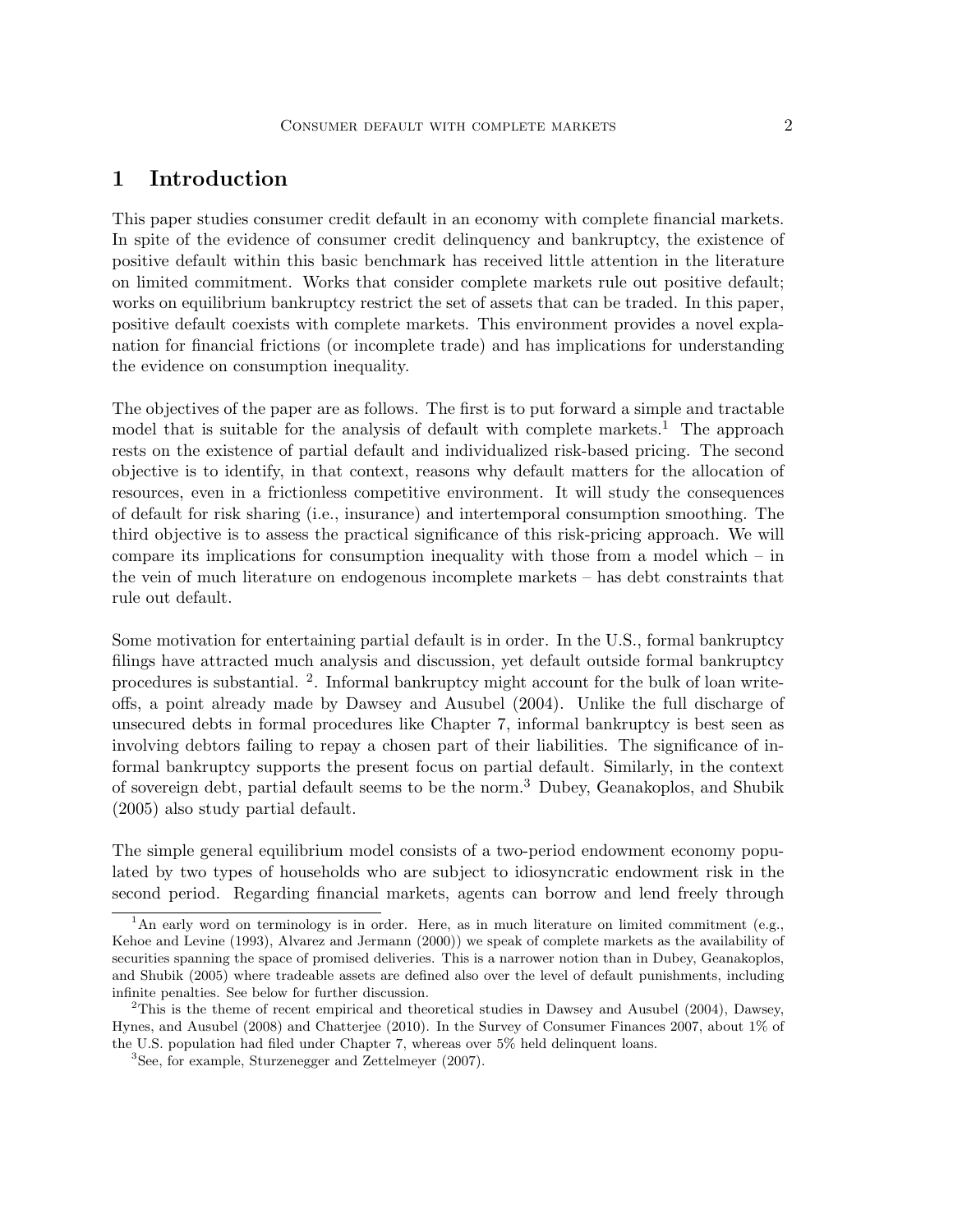perfectly competitive financial intermediaries, and have access to a full set of securities. Borrowers can default fully or partially on their promised deliveries. Default carries a utility penalty to the household which depends on the scale of default. The same penalties apply in all contracts. Because different levels of debt are associated with a different default rate, loans of different size command a different price. In order to characterize the behavior of intermediaries and households, one needs to account for the price schedule associated with all possible contracts, including those that are not traded in equilibrium. Using specific functional assumptions, we characterise the equilibrium and draw analytical and numerical results.

One key result is that bankruptcy on its own has real consequences for the allocation of consumption. The reason is that prices reflect the risk of different contract sizes in a way that affect the borrowing and lending decisions in equilibrium. Since a borrower's marginal gain in terms of current consumption from issuing debt is less than its price – a price wedge – an economy with endogenous bankruptcy will feature less trade in assets. Specifically, the possibility of bankruptcy implies imperfect consumption risk sharing and suboptimal intertemporal consumption smoothing. Across states of nature in the second period, individual consumption varies positively with income. If, as it is arguably the case, penalty levels vary positively with household income, the model can also account for default decreasing with income.

It is critical that the default decisions are endogenous and that contracts are priced individually. If default rates for each individual type and contingency were exogenous then the price of claims would be given to households and allocations would be optimal, featuring full risk sharing. If contracts were anonymous pools with a single price for asset sales of different size, then the price faced by an individual borrower would not be sensitive to the amount sold and there would be no price wedge, yielding full risk sharing.

In order to assess the implications for consumption inequality in this risk-pricing model, we consider a debt-constrained version of the economy as a comparison benchmark. This obtains naturally if the penalty for defaulting is fixed regardless of its scale. Default, which becomes in effect a zero-or-one choice, is ruled out and liabilities cannot exceed a certain endogenous debt limit. The source of imperfect risk sharing is the same lack of commitment in the two models, yet the mechanisms are quite different. For a class of symmetric economies, the risk-pricing model encompasses less risk sharing and more consumption inequality than the debt-constrained model. Illustrative numerical examples support this result more generally.

In considering complete markets, this paper is related to the large and influential literature on limited enforcement with complete markets. This includes Kehoe and Levine (1993), Alvarez and Jermann (2000), Kehoe and Levine (2001), Krueger and Perri (2006), and Kehoe and Perri (2002). Like those works, we also derive endogenous incomplete insurance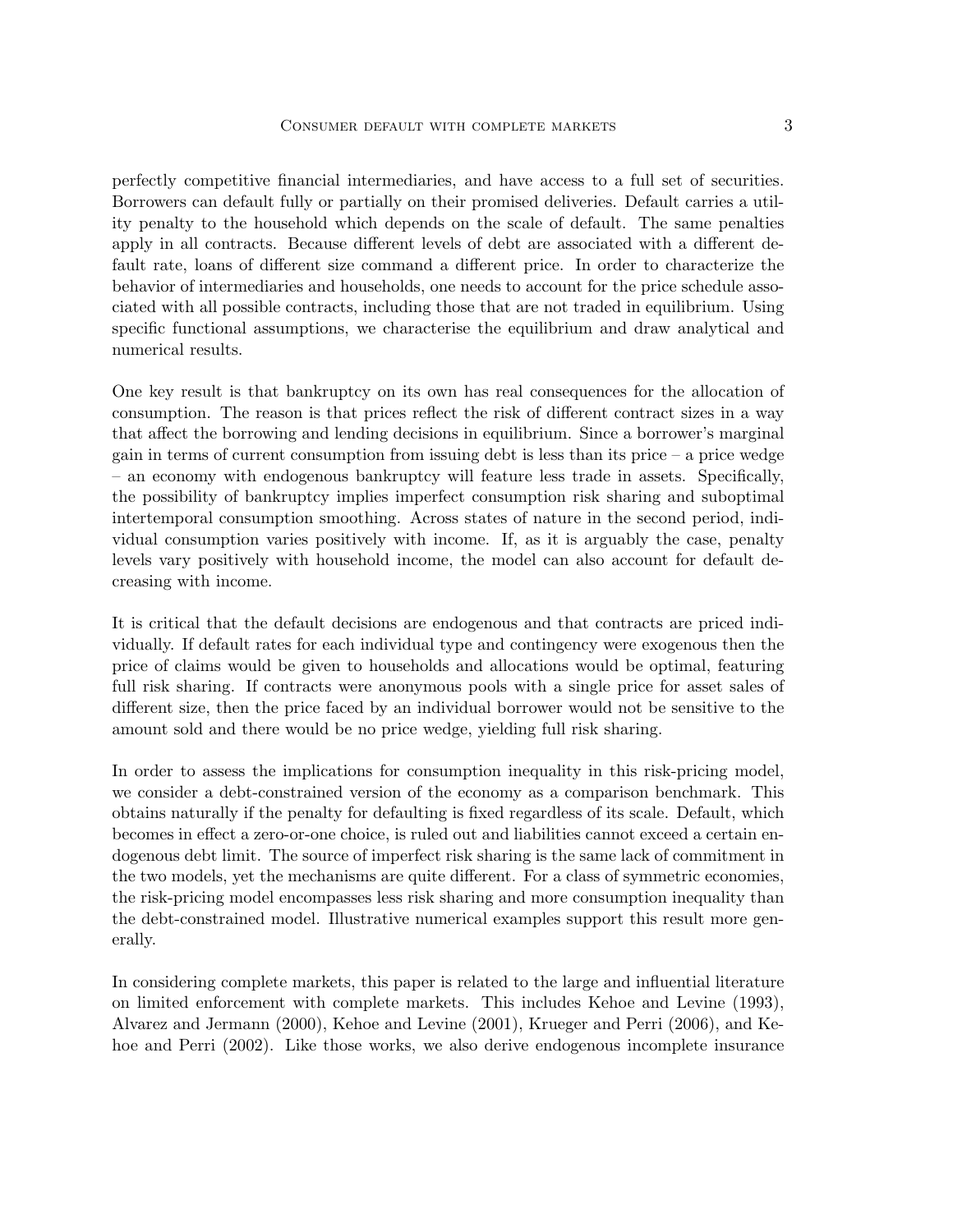given a full set of securities, but this is done without imposing an exogenous participation constraint or not-too-tight borrowing limits. Furthermore, in the present paper there is positive default in equilibrium, whereas these other papers rule out positive bankruptcy as an equilibrium outcome. The case of these papers could be regarded as a special case of ours were we to assume default is a discrete all-or-nothing decision. The existing literature has used that framework to address important practical questions regarding consumption and wealth inequality. The approach we propose should also be relevant for understanding that evidence.<sup>4</sup>

This paper is also related to the recent quantitative literature on consumer credit and bankruptcy. The works that undertake a quantitative general equilibrium analysis of incomplete markets include Chatterjee, Corbae, Nakajima, and Ríos-Rull (2007), and Livshits, MacGee, and Tertilt (2007), Mateos-Planas (2009), Mateos-Planas and Ríos-Rull (2010), Benjamin and Mateos-Planas (2011), and Athreya, Tam, and Young (2009). The present paper deals in a similar way with the pricing of default risk but does not rule out trade opportunities arbitrarily by restricting the set of assets available. Unlike our paper, these works also consider all-or-nothing default decisions.<sup>5</sup>

Dubey, Geanakoplos, and Shubik (2005) present a general model of default, accommodating various specifications of the tradeable set of assets. In the present paper, the set of tradeable assets corresponds to a specification with Arrow securities and finite uniform default punishment across assets.<sup>6</sup> In contrast with the individualized risk-based pricing of assets of the present paper, that paper treats assets as pools. The asset holder does not know the identity or asset position of the assets seller, only the price and average default rate. As already indicated, with pooling default would have no impact on risk sharing.<sup>7</sup> Compared with the present paper, further arbitrary exogenous restrictions on the tradeable set would have to be assumed in order to account for incomplete risk sharing under price pooling.

In the theoretical literature, default has been typically studied in models with incomplete financial markets. The emphasis has been on the role of default as providing some degree of insurance against individual risk. This is the case, for example, in Zame (1993) and, again, Dubey, Geanakoplos, and Shubik (2005). This paper studies instead situations where there is a complete set of securities and insurance considerations are abstracted from. The role of default in this context must be a distinct one.

<sup>&</sup>lt;sup>4</sup>There is also a literature on endogenous limits with incomplete markets that similarly rules out positive default in equilibrium. This includes Zhang (1997), Mateos-Planas and Seccia (2006), Ábrahám and Cárceles-Poveda (2010).

<sup>&</sup>lt;sup>5</sup>Kehoe and Levine (2006) brings together the two streams by studying an economy with incomplete markets and collateral constraints that reconciles the outcomes of the debt-constrained model with complete markets.

<sup>&</sup>lt;sup>6</sup>See their example 1, sec.6. In this general sense, this stops short of being complete markets as it fails to span the space of all possible penalties. We have ruled out penalties as a dimension of assets and, importantly, assets with infinite punishment. Allowing for such assets, the first best would always obtain.

 $7$ As long as default is not 100% causing trade in Arrow securities to collapse.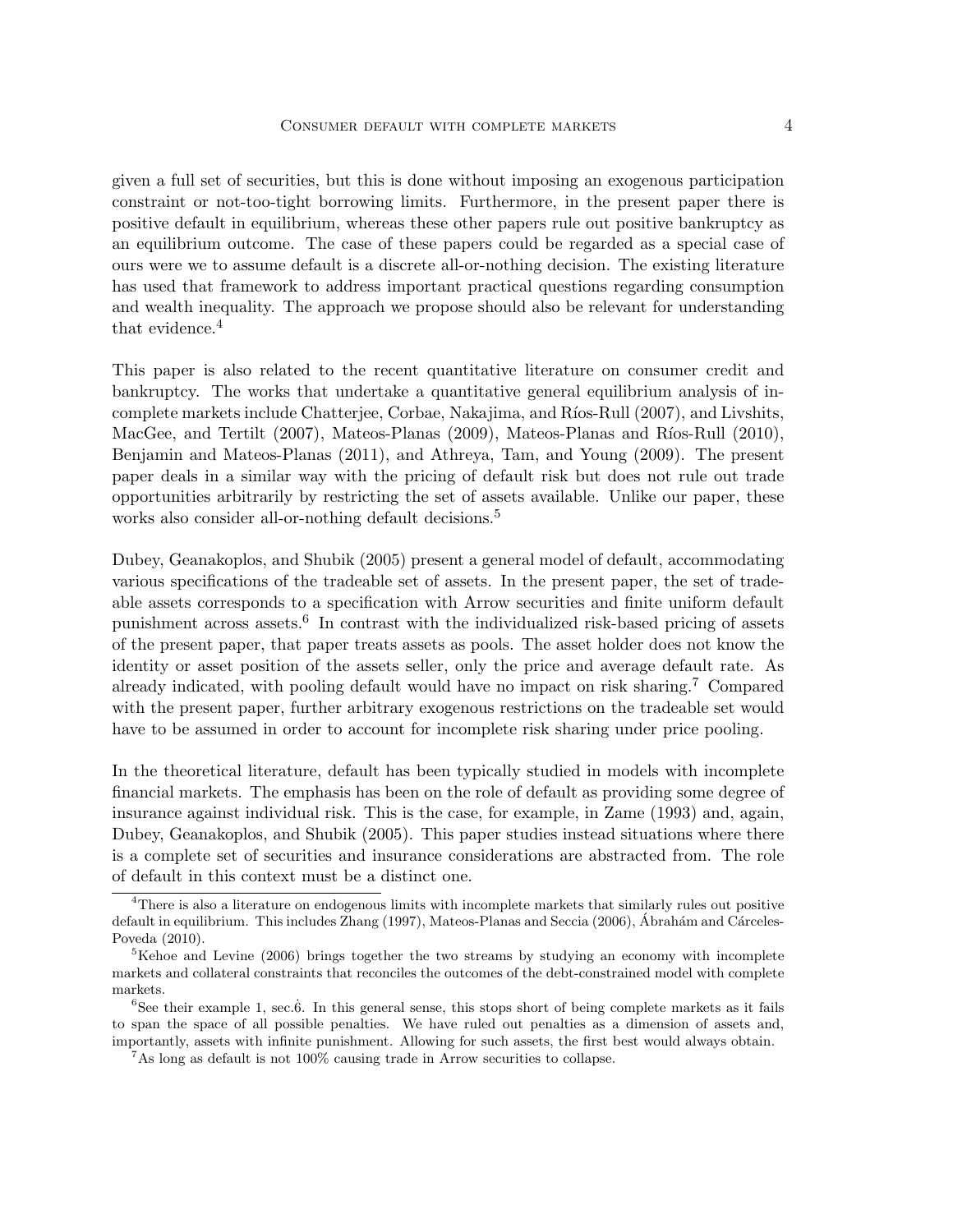# 2 A basic model

The economy lasts for two periods. The possible states are  $s = 0, 1, \ldots, S$ . In the first period the state is 0; in the second period the state of nature can be  $s = 1, ..., S$ . The probability of a state s in the second period is denoted as  $\pi_s$ . There are two types  $i = A, B$  of individuals. The two groups are of the same size. These agents receive endowments of goods that depend on their type i and the state of nature  $s = 0, 1, ..., S$ , and are denoted by  $y_s^i$ . In the first period, agents can borrow or save against second-period states  $s = 1, ..., S$  using securities traded through banks. Let  $a_s^i$  denote the risk-free delivery values of the assets that pay in state s held by an individual of type i. Let  $l_s^i$  denote the promised delivery values of the loans held by an individual of type i that pay in state s. Let  $p_s$  denote the price of assets at 0. As for debts, since different levels of debt may carry a different risk of failure, the price at 0 of debt held by agent i with promised delivery value l in state s is a function of its face value  $Q_s^i(l)$ . A borrower can default on a fraction of their debt. Let  $d_s^i$  denote the fraction of promised repayments  $l_s^i$  that borrower i fails to deliver in state s. Individuals consume in each period their net available resources, and  $c_s^i$  denotes consumption in state s by an individual of type i.

Individual preferences are represented by a function of consumption and default. A borrower who defaults experiences a utility stigma loss z that depends on the rate of default incurred  $d_s^i$ . More specifically, the utility of an individual of type i is represented by

$$
u(c_0^i) + \beta \sum_{s=1,\dots,S} \pi_s [u(c_s^i) - z(d_s^i)],
$$

where  $u(.)$  is the period utility function and  $z(.)$  describes the penalty for default, and  $\beta$  is a discount parameter. We will often use specific functional form for preferences, with

$$
u(c) = \log c
$$
  
\n
$$
z(d) = \eta d^{\gamma}
$$
\n(1)

where  $\eta$  and  $\gamma$  are positive parameters accounting for the level and curvature of the penalty, respectively.

Banks intermediate the trade in assets and debts. Their lending activity carries a risk of default. Let  $D_s^i(l)$  denote the default rate associated with a value l of promised deliveries in state s by agent i. The revenues to the bank for lending  $l$  claims against state s to agent i are then  $(1 - D_s^i(l))l$ . The costs to the bank consist of the delivery value of the deposits taken a and an intermediation cost, a proportion  $\nu$  of the debt value. The bank's book balancing requires the value of deposits taken to equalise the value of loans made, that is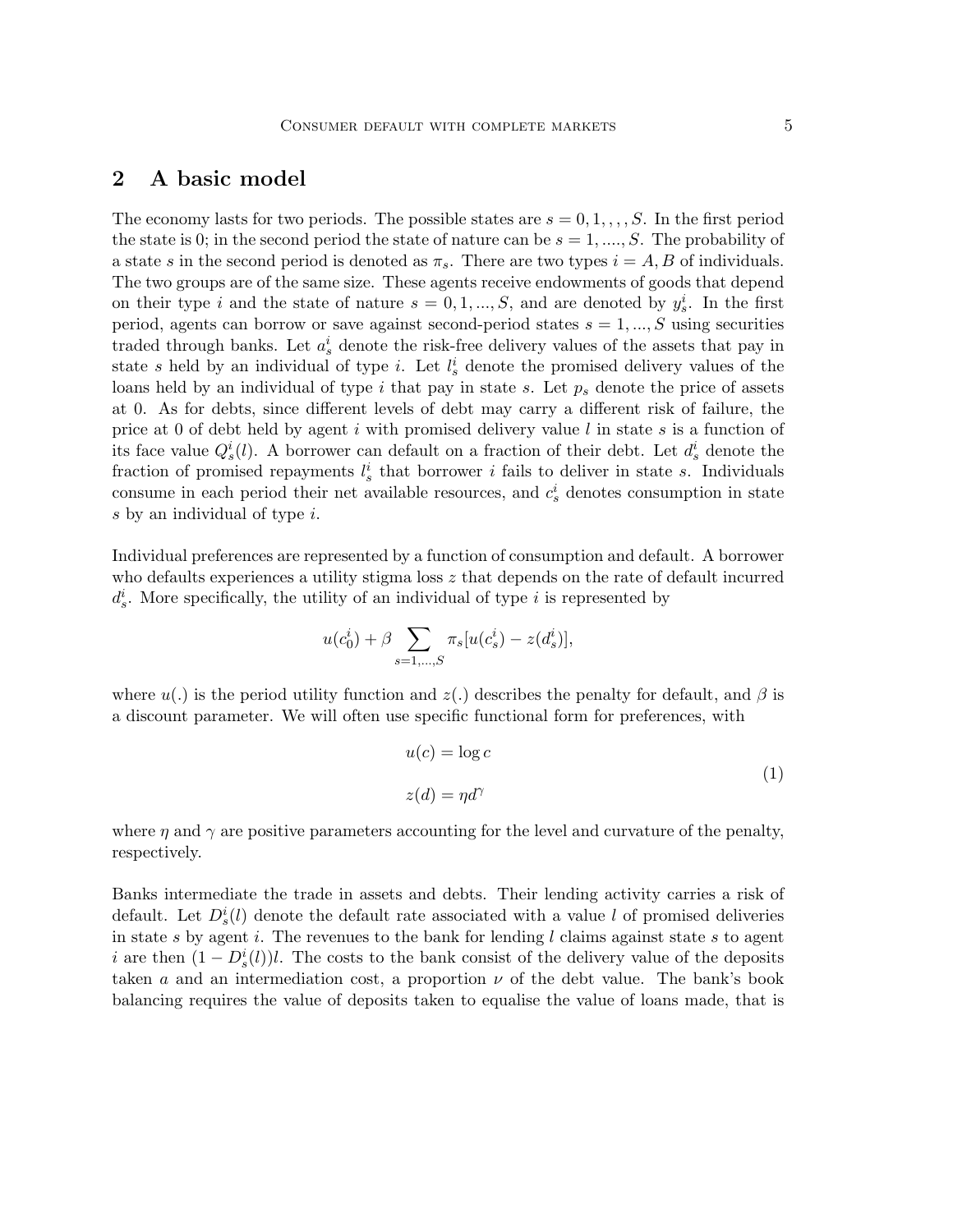$Q_s^i(l)l = p_s a$ . Therefore the bank's cash flow is:

$$
\left(1-D_s^i(l)-\frac{Q_s^i(l)}{p_s}-\nu\right)l.
$$

There is an market open for loans of every possible size. All markets clear under perfect competition and free entry in intermediation.

### 3 Equilibrium

The equilibrium determines the price of assets  $p_s$  and, for all tradeable debt sizes  $l$ , the price schedule  $Q_s^i(l)$  and default risk risk schedule  $D_s^i(l)$ . There will be a single type of borrower *i* under each state *s*. All traded loans are of a particular size  $l_s^i$  and carry a single effective default rate  $d_s^i = D_s^i(l_s^i)$  and price  $q_s^i = Q_s^i(l_s^i)$ , if  $l_s^i > 0$ .

In order to determine these specific realizations, one will need to understand the values associated with off equilibrium allocations for contracts that are not traded, as described by the mappings  $Q_s^i(.)$  and  $D_s^i(.)$ . On one hand, consumers make their borrowing and default plans bearing in mind how the interest charged changes with the liabilities through  $Q_s^i(.)$ . On the other hand, banks bidding entry into the industry take into account the variation in the risk of default associated with loans of different size through  $D_s^i(.)$ . In this model, these off equilibrium expectations will be consistent with the assumption made that markets for non traded contracts are open. $8$  We turn now to defining the equilibrium more precisely.

One remark about the equilibrium is that borrowing or savings will only be positive for one agent in any state  $s = 1, ..., S$ . That is, if  $l_s^i > 0$  then  $a_s^i = 0, l_s^j = 0$ , and  $a_s^j > 0$ . This allows us to use a sparser notation. The no-shortselling property is an equilibrium result which will be further discussed below.

#### 3.1 Definition

An equilibrium for the above economy consists of the following objects for each state s, and for all agents i and  $j \in \{A, B\}$ : Traded prices  $q_s^i$  and  $p_s$ , price menus for debt  $Q_s^i(.)$ , default functions  $D_s^i(.)$ , portfolios  $a_s^j$  and  $l_s^i$ , and consumption allocations  $c_s^i$  and  $c_s^j$ , and default rates  $d_s^i$ . They satisfy the following conditions:

(i) Consumer maximisation: For each i, given  $p_s$  and  $Q_s^i(.)$ , the choices  $a_s^i \geq 0$ ,  $l_s^i \geq 0$ 

<sup>8</sup>This is not unlike Dubey, Geanakoplos, and Shubik (2005)'s refinement to prevent the existence of markets being ruled out by excessively pessimistic expectations.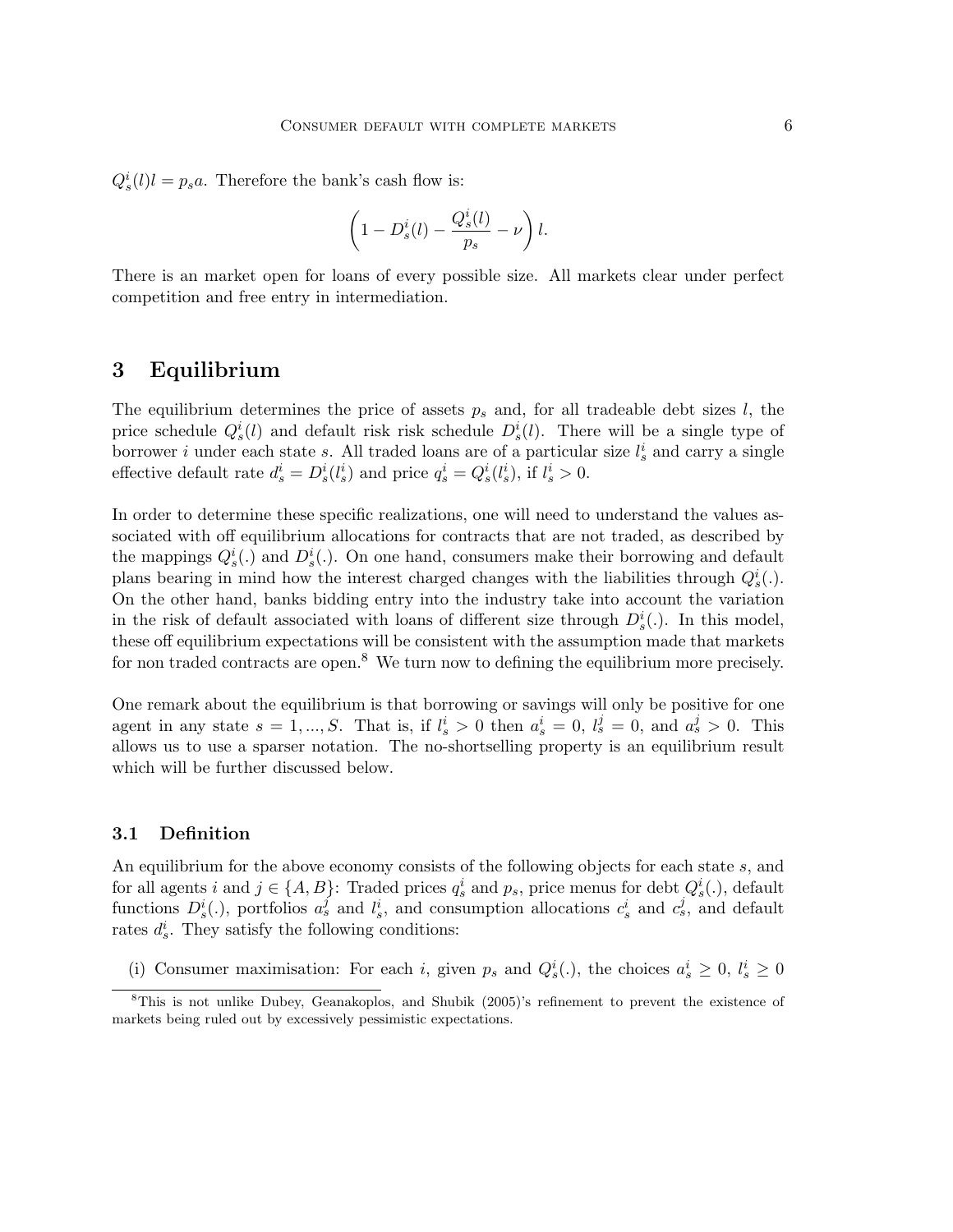and  $d_s^i$  maximise utility for i subject to

$$
c_0^i = y_0^i - \sum_{s \ge 1} p_s a_s^i + \sum_{s \ge 1} Q_s^i (l_s^i) l_s^i
$$

and, if  $l_s^i > 0$ ,

$$
c_s^i = y_s^i - (1 - d_s^i) l_s^i, \ s = 1, ..., S
$$

or, if  $a_s^i > 0$ ,

$$
c_s^i=y_s^i+a_s^i,\ s=1,...,S
$$

(ii) Off-the-equilibrium default: For a given loan size  $l > 0$ , the value of the default function schedule  $D_s^i(l)$  is the  $\tilde{d}$  that maximises agent i's utility in state s,  $u(c_s^i) - \eta(\tilde{d})$ , subject to

$$
c^i_s = y^i_s - (1 - \tilde{d})l, \ s = 1, ..., S \ .
$$

- (iii) Bank competition: Given the default schedule  $D_s^i(.)$ , the price menu  $Q_s^i(.)$  satisfies zero-profit on condition any potential credit contract size l.
- (iv) Consistency: the traded price corresponds to the traded contracts

$$
q_s^i = Q_s^i(l_s^i), \ \ l_s^i > 0
$$

and the default rate corresponds to the traded contract

$$
d_s^i = D_s^i(l_s^i), \ \ l_s^i > 0.
$$

(v) Market clearing:

$$
\sum_{i} c_0^i = \sum_{i} y_0^i,
$$
  

$$
\sum_{i} c_s^i + \sum_{i} \nu l_s^i = \sum_{i} y_s^i,
$$
  

$$
\sum_{i} q_s^i l_s^i = \sum_{i} p_s a_s^i.
$$

In point $(i)$  the budget constraint shows that the borrower i bears in mind the effect of the level of debt on the price through  $Q_s^i(.)$ . More specifically, if  $l_s^i > 0$ , for the borrower the optimality condition for debt is

$$
u'(c_0^i) \left[ q_s^i + Q_s^{i'}(l_s^i) l_s^i \right] = \beta u'(c_s^i) (1 - d_s^i) \pi_s, \ \ l_s^i > 0 \tag{2}
$$

where use has been made of the condition in (iv). Regarding the default choice,

$$
u'(c_s^i)l_s^i = z'(d_s^i), \ \ l_s^i > 0 \tag{3}
$$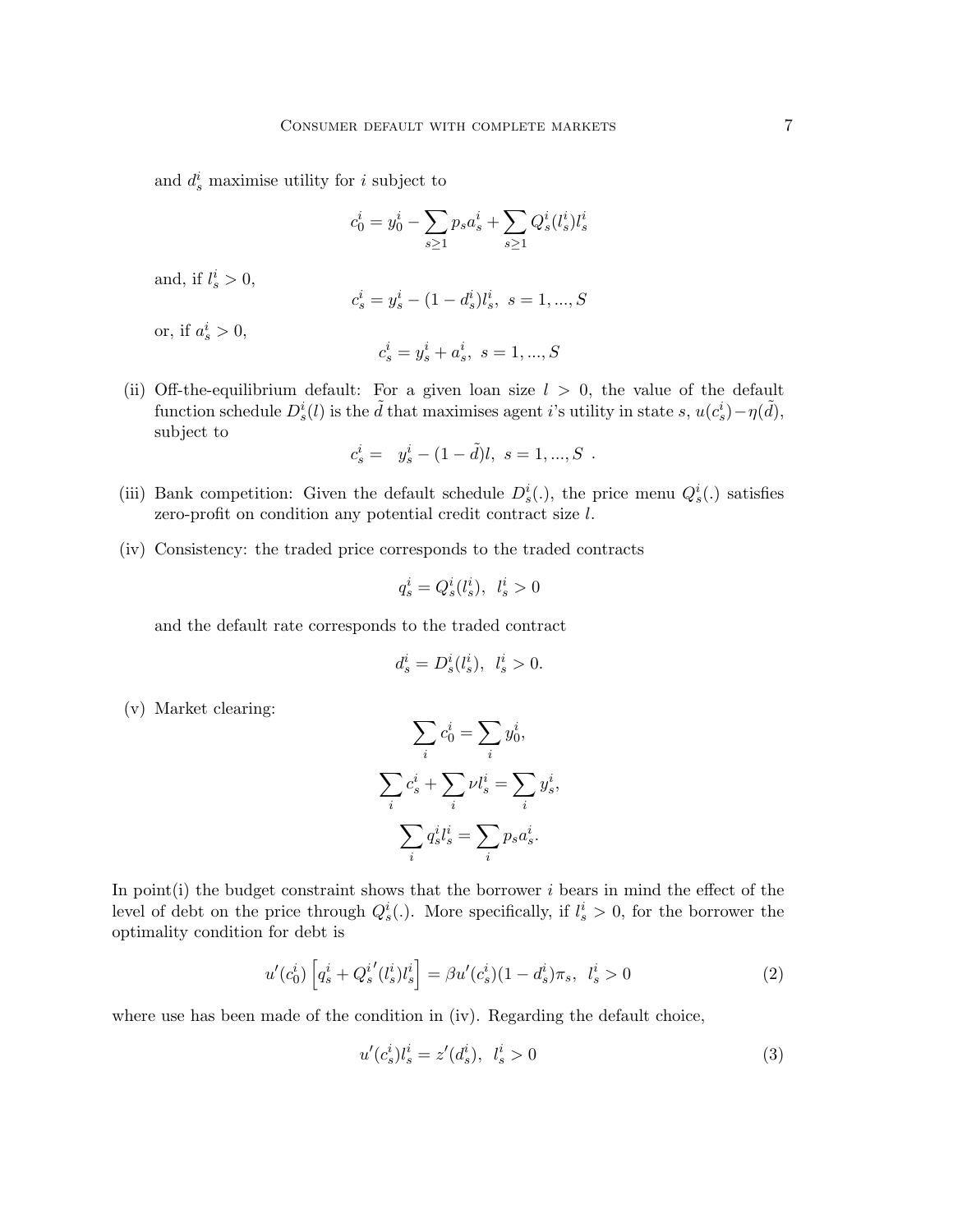For the lender with  $l_s^i = 0$ , the standard conditions for optimal savings holds, so

$$
u'(c_0^i)p_s = \beta u'(c_s^i)\pi_s, \ \ l_s^i = 0 \tag{4}
$$

Point (ii) describes the default behavior for arbitrary levels of debt. The optimality condition in this case is analogous to the condition for the equilibrium allocation (3), so  $D_s^i(l)$ solves

$$
u'(y_s^i - (1 - D_s^i(l))l)l = z'(D_s^i(l)) \text{ all } l > 0.
$$
 (5)

Note that, because of separability of the utility function, the default menu has the convenient property that it does depend on the price schedule  $Q_s^i(.)$ . Point (iii) describes the zero-profit condition for all loan sizes. Given the expression for the bank's cash-flow presented earlier, this can be written more explicitly as:

$$
1 - D_s^i(l) - \frac{Q_s^i(l)}{p_s} - \nu = 0 \quad \text{all} \quad l > 0. \tag{6}
$$

The definition of the price of debt traded in equilibrium in point (iv) along with the fact just discussed that the realised default  $d_s^i = D_s^i(l_s^i)$  if  $l_s^i > 0$ , permits writing an analogous expression specifically for the active intermediaries:<sup>9</sup>

$$
1 - d_s^i - \frac{q_s^i}{p_s} - \nu = 0 \tag{7}
$$

Point (v) describes clearing in the goods markets and financial markets, the latter implying  $q_s^i l_s^i = p_s a_s^j$  when  $l_s^i > 0$ . Combining these market clearing conditions with the budget constraints in point (i) and the zero-profit condition (7), one can write the consumption allocation as follows:

$$
c_0^i = y_0^i + \sum_s p_s (y_s^i - \nu l_s^i - c_s^i)
$$
  
\n
$$
c_s^i = y_s^i - (1 - d_s^i) l_s^i, \quad l_s^i > 0
$$
  
\n
$$
c_s^j = y_s^j + (q_s^i / p_s) l_s^i, \quad l_s^j = 0
$$
\n(8)

Note that (7) implies that the last equality can be written as  $c_s^j = y_s^j + (1 - d_s^i - \nu)l_s^i$ .

#### 3.2 Characterisation

The set of equations  $(2)$ ,  $(3)$ ,  $(4)$ ,  $(7)$  and  $(8)$  forms a system in the endogenous variables consisting of prices  $p_s$  and  $q_s^i$ , debt promised deliveries  $l_s^i$ , default  $d_s^i$ , and consumption allocations  $c_0^i$  and  $c_s^i$ , for  $i = A, B$  and  $s = 1, ..., S$ . However this system does not fully determine the outcomes because it cannot deal with the sensitivity of the price of debt to changes in the borrowing decision expressed in the derivative of the price schedule  $Q_s^i$  $\prime$  in (2). The two remaining equations (5) and (6) precisely describe the pattern for default and pricing which is needed to pin down this derivative. Therefore, in order to characterise the

<sup>&</sup>lt;sup>9</sup>Portfolios for an individual could not have both  $l_s^i$  and  $a_s^i$  positive. For the two (interior) conditions (2) and (4) to hold, it is required that  $q_s^i/p_s > 1 - d_s^i$ , a contradiction with (7).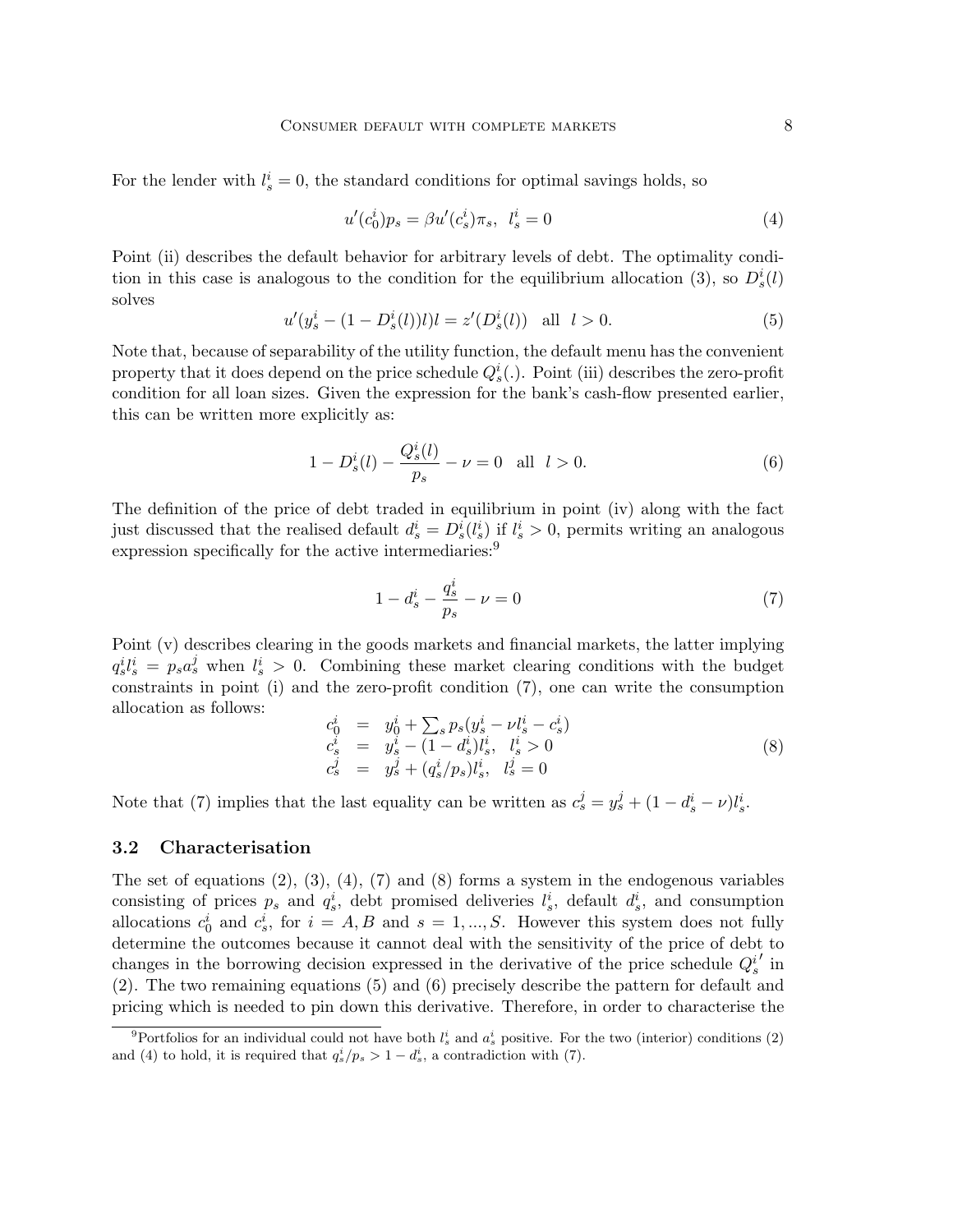equilibrium, we will first study the properties of the price menu implied by  $(5)$  and  $(6)$ .

To be specific, we will consider the functional forms for utility and stigma costs in (1). The default mapping  $D_s^i(l)$  is determined from (4) as the solution to

$$
\frac{l}{y_s^i - (1 - D_s^i(l)l)} = \gamma \eta D_s^i(l)^{\gamma - 1}.
$$

Computing its derivative  $D_s^i$  $(1)$  and, using condition (2) with (7), evaluating it at the equilibrium  $l_s^i$ , one obtains:

$$
D_s^{i'}(l_s^i) = \frac{1-d_s^i + \frac{1}{\gamma\eta}d_s^{i^{1-\gamma}}}{\left(\frac{1}{\gamma\eta}d_s^{i^{-\gamma}} - 1\right)(\gamma - 1) + \gamma}\frac{1}{l_s^i}
$$

Now the zero-profit condition (5), with (6), shows that the change in the price of debt with liabilities has the opposite sign,  $Q_s^i$  $\mathcal{L}'(l) = -q_s^i(1-d_s^i-\nu)^{-1}D_s^i$  $\tilde{d}(l)$ . With this information, one can find an explicit expression for the change in the amount that one can borrow by incurring extra debt:

$$
q_s^i + Q_s^{i'}(l_s^i)l_s^i = q_s^i(1 - d_s^i - \nu)^{-1} \left[ \frac{d_s^{i-\gamma}}{(\gamma - 1)d_s^{i-\gamma} + \gamma\eta}((1 - d_s^i)(\gamma - 1) - d_s^i) - \nu \right] \tag{9}
$$

This term (9) has to be positive in an equilibrium with positive borrowing and lending where (2) holds. By incurring more liabilities for tomorrow, the borrower must be able to raise more consumption today. Note that the default penalty being steep enough, or  $\gamma > 1$ , is a necessary condition for this to happen. On the other hand, this condition guarantees that, off the equilibrium, the default risk increases and hence the debt price decreases with the value of debt promised repayments.

**Proposition 1** Assume the functional forms in (1). Then  $q_s^i + Q_s^i$  $\int'(\ell_s^i) l_s^i$  is given by (9). In an equilibrium with positive borrowing its sign must be positive and so  $\gamma > 1$ . In such an  $equilibrium, D_s^i$  $\mathcal{O}(l_s^i) > 0$  and  $Q_s^i$  $'(l_s^i) < 0.$ 

Note  $\gamma > 1$  is a weak condition for existence. We will often invoke the stronger condition that  $\gamma - 1 - d_s^i/(1 - d_s^i) > 0$ , which involves the endogenous default rates.

### 4 Risk sharing and smoothing

In this section, we discuss the properties of the equilibrium regarding risk sharing and the consequences of default for the intertemporal allocations of consumption. For each of the two issues, we proceed in two steps. We first consider the case where default is exogenous as the standard benchmark where there is full risk sharing and default does not matter.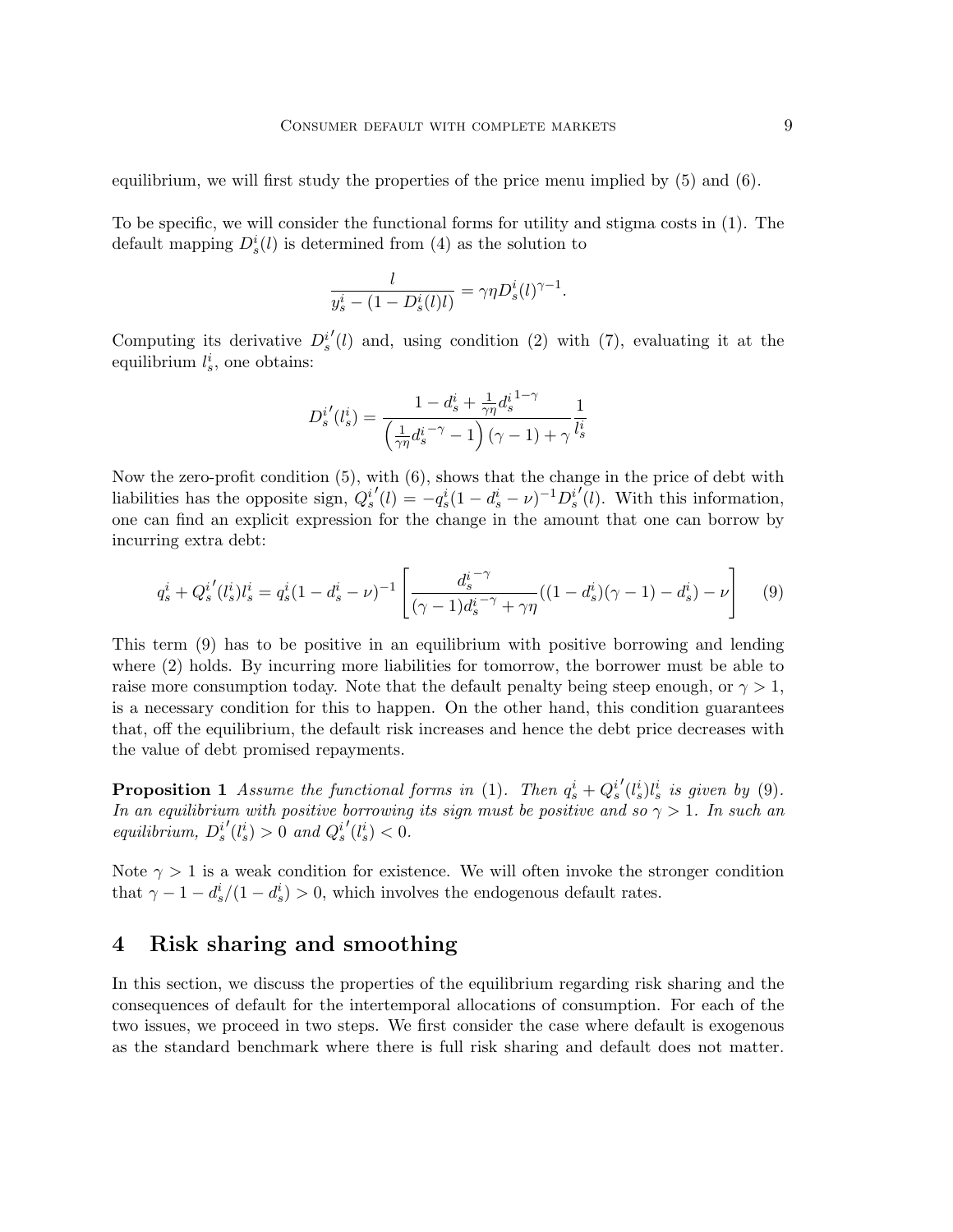Then we study the model with endogenous default in order to establish and explain that these properties do not hold. This section will conclude with a discussion of the pattern of default and a comparison with an economy with assets' pooling.

To facilitate the discussion we will assume away intermediation costs and set  $\nu = 0$ . Also, we assume there is no aggregate risk so  $y_s^i + y_s^j$  is a constant y for all s.

#### 4.1 Risk sharing

Consider first the situation where the default rates  $d_s^i$  are exogenous. An equilibrium is still characterized by the above conditions except  $(3)$ ,  $(5)$  and  $(6)$ , and with the property that risk does not depend on loan size or  $Q_s^i$  $'(l) = 0.$ 

In this setting with exogenous default, the first-order conditions (2) and (4), alongside the no-arbitrage condition (7) that  $p_s = q_s^i/(1 - d_s^i)$ , imply the equalization of the intertemporal marginal rates of substitution of the two agents in each state, that is  $u'(c_s^i)/u'(c_0^i)$  $u'(c^j_s)/u'(c^j_0$ <sup>j</sup><sub>0</sub>). On the other hand, the market clearing condition (8) implies that  $c_s^i + c_s^j = y$ . Combining these two properties,

$$
\frac{u'(c_s^i)}{u'(y-c_s^i)} = \frac{u'(c_0^i)}{u'(c_0^j)}.
$$

It follows that consumption of any agent is invariant to the state s. There is, in other words, complete risk sharing. The intuition for this result is standard. With default rates given exogenously, no-arbitrage prices fully account for the incomplete repayment of promised deliveries. Technically, no-arbitrage prices lead to the equalization of marginal rates of substitution across agents.

We turn now to the case with endogenous default. The equilibrium is described by equations (2), (3), (4), (7) and (8) with (9). Complete risk sharing fails to hold in this case. Although the same no-arbitrage condition stands, there is not the equalization of marginal rates of substitution across agents. The reason is that the borrower household takes into account the endogenous response of the price to their loan choice. More formally, let  $i$  the agent that borrows against a particular state s. First, from intertemporal optimality in (2) and (4) we obtain, respectively,

$$
\frac{u'(c_s^i)}{u'(c_0^i)} = \frac{q_s^i + Q_s^{i'}(l_s^i)l_s^i}{\beta(1 - d_s^i)\pi_s},
$$

and

$$
\frac{u'(c_s^j)}{u'(c_0^j)} = \frac{p_s}{\beta \pi_s}.
$$

Now the no-arbitrage condition (7) that  $p_s = q_s^i/(1 - d_s^i)$  does not imply equalization of marginal rates of substitution as long as  $Q_s^i$  $\overline{0} \neq 0$ . Combining these expressions with market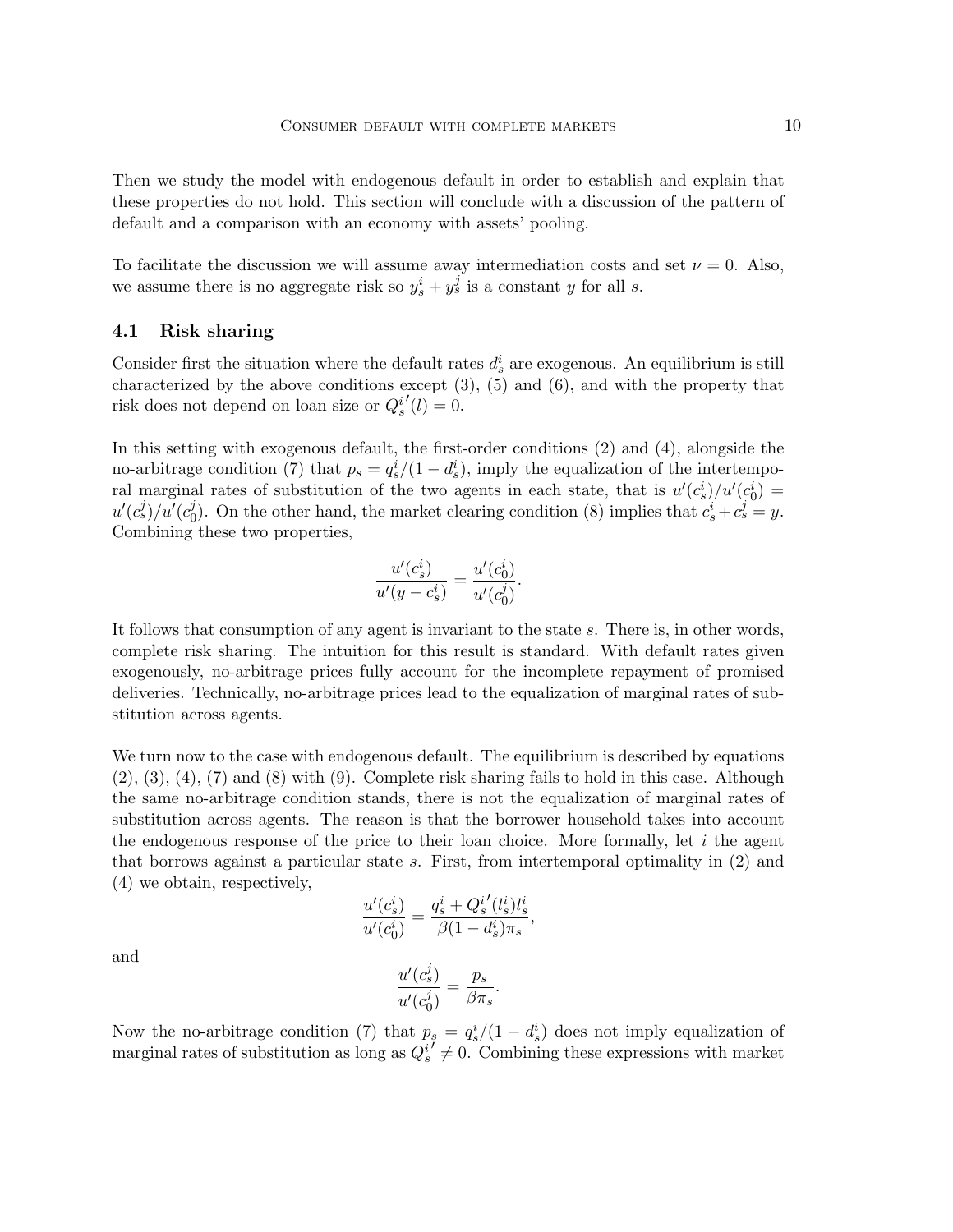

Figure 1: Equilibrium  $d_s^i$  and  $c_s^i$  when type *i* is a debtor in *s*.

clearing (8), one obtains:

$$
\frac{u'(c_s^i)}{u'(y-c_s^i)} = \frac{q_s^i + Q_s^{i'}(l_s^i)l_s^i}{q_s^i} \frac{u'(c_0^i)}{u'(c_0^j)}.
$$

The gap between the marginal rate of substitution of the borrower and the lender in a particular state is given by the term  $(q_s^i + Q_s^i)$  $\langle (l_s^i)l_s^i \rangle /q_s^i < 1$ , to be compared with a value of 1 in the risk sharing case above. This price ratio is the current marginal gain to borrowing relative to the marginal cost to saving. It turns out that it is a negative function of the default rate  $d_s^i$ : higher default is associated with steeper borrowing costs. Therefore in general full risk sharing will fail to hold as long as default varies across states s. To see this more explicitly, using (9), we can write this expression as

$$
\frac{u'(c_s^i)}{u'(y-c_s^i)} = \frac{1}{(\gamma-1) + \gamma\eta d_s^{i\gamma}} \left[\gamma - 1 - \frac{d_s^i}{1-d_s^i}\right] \frac{u'(c_0^i)}{u'(c_0^j)}.
$$
\n(10)

So individual consumption levels vary with the default rate  $d_s^i$  in a given state s. More specifically, the borrower's consumption  $c_s^i$  increases with the default rate. With higher default and the resulting increased costs of borrowing, this individual will have borrowed less against s and can consume more in that state. The implications of (10) can be summarized graphically as the positively sloped curve in Figure. 1 associated with intertemporal optimality.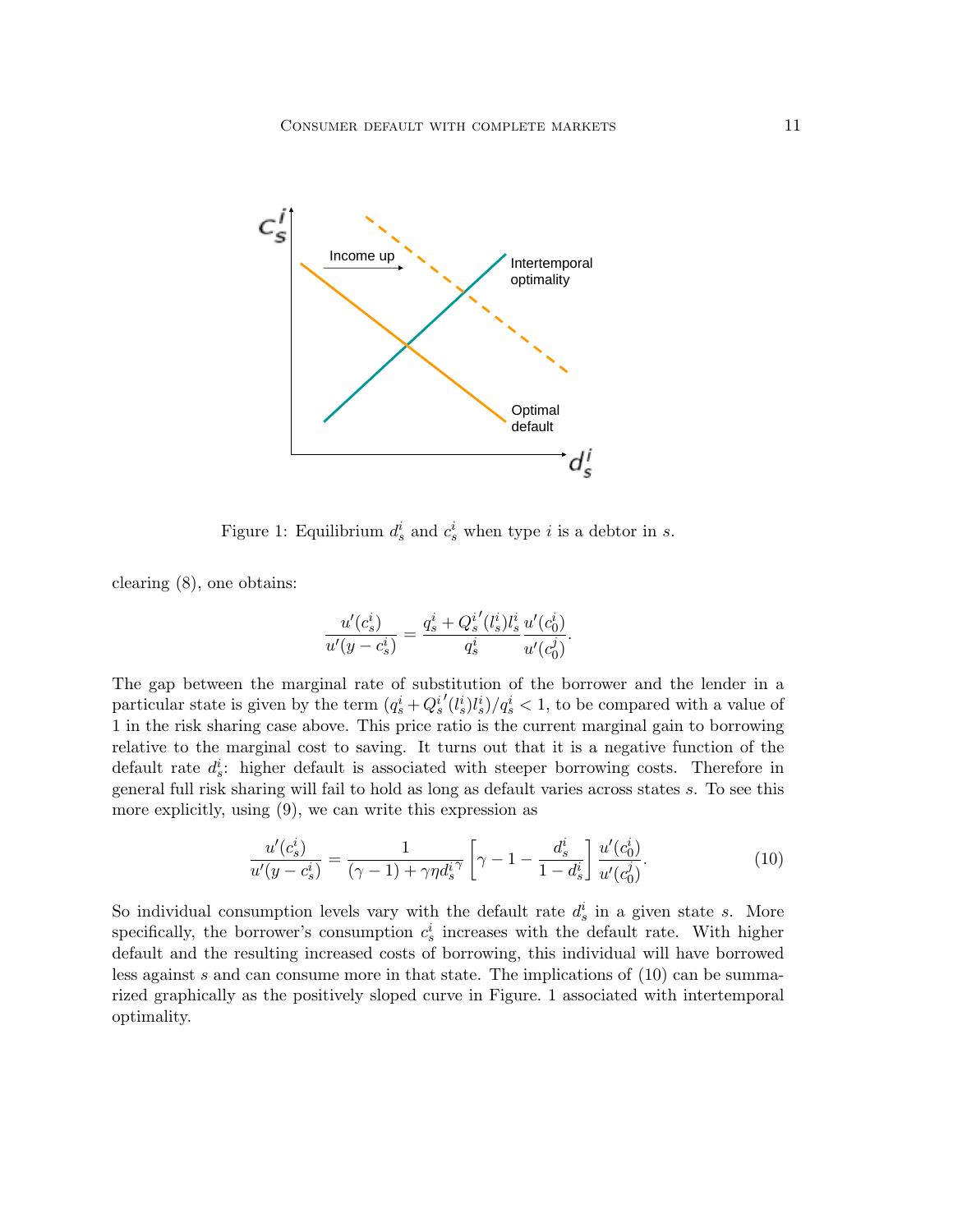The optimal choice of default provides another key relation between the default rate and consumption of an individual who is in debt. The optimality condition for default (3), using the functional assumptions in  $(1)$  and market clearing  $(8)$ , can be written as

$$
\frac{y_s^i - c_s^i}{c_s^i} = \gamma \eta (1 - d_s^i) d_s^{i \gamma - 1}.
$$
\n(11)

This expression relates consumption, default and the endowment in a particular state. It will be important to know how the right-hand side of this expression changes with the default rate. Its derivative has the same sign as  $(\gamma - 1)/\gamma - d_s^i$  so the RHS of (11) is hump shaped. Now, the fact discussed that the RHS of (9) is positive implies that, given  $\gamma > 1$ , the sign of the expression  $\gamma - 1 - d_s^i/(1 - d_s^i)$  must be positive. It follows that  $(\gamma - 1)/\gamma - d_s^i > 0$  so the RHS of (11) is increasing in the default rate  $d_s^i$ . This implies that more consumption leads to a lower default rate. With a lower marginal utility, the household is in less need to prop up consumption by means of shunning promised deliveries. Graphically, this relationship (11) is represented as the negatively sloped optimal default curve in Figure. 1.

We discuss now how individual consumption changes across states s. We consider first changes where the household  $i$  remains the debtor so  $(10)$  and  $(11)$  apply throughout. Suppose that the income endowment  $y_s^i$  increases across two states s. Condition (11) can be rewritten  $y_s^i = c_s^i + c_s^i \gamma \eta (1 - d_s^i) d_s^i$  $\gamma$ <sup>-1</sup>. Given the positive relationship between consumption and default from (10), the state with higher income will have a higher consumption if the RHS of (11) is increasing in  $d_s^i$ , a property we have just established. More intuitively, for given consumption, a larger endowment means the household must have higher debts and defaults more (i.e., (11)); markets read steeper interest rates into this and households borrow less in the first place and consume more in the second period (i.e., (10)). Graphically in Figure. 1, consider the equilibrium allocation in state s as the intersection of the two solid curves. For a state with a larger endowment, the optimal default curve lies further to the right, implying a higher level of consumption.

**Proposition 2** (Imperfect income risk sharing with constant roles) Across states s where type *i* is the debtor, its consumption  $c_s^i$  and income endowment  $y_s^i$  are positively correlated.

Note that the response of consumption to the rise in idiosyncratic income is mediated by a rise in default which, by increasing the cost of further borrowing in equilibrium, deters the accumulation of debt. However, this positive association between income and default is not a necessary implication of the theory if there is some other factors affecting the cost of borrowing that also changes with individual income. This will be discussed below.

Consider now comparisons across states where a particular household changes role. That is, suppose an equilibrium where agent  $i$  holds debt in state  $s$  and holds assets in another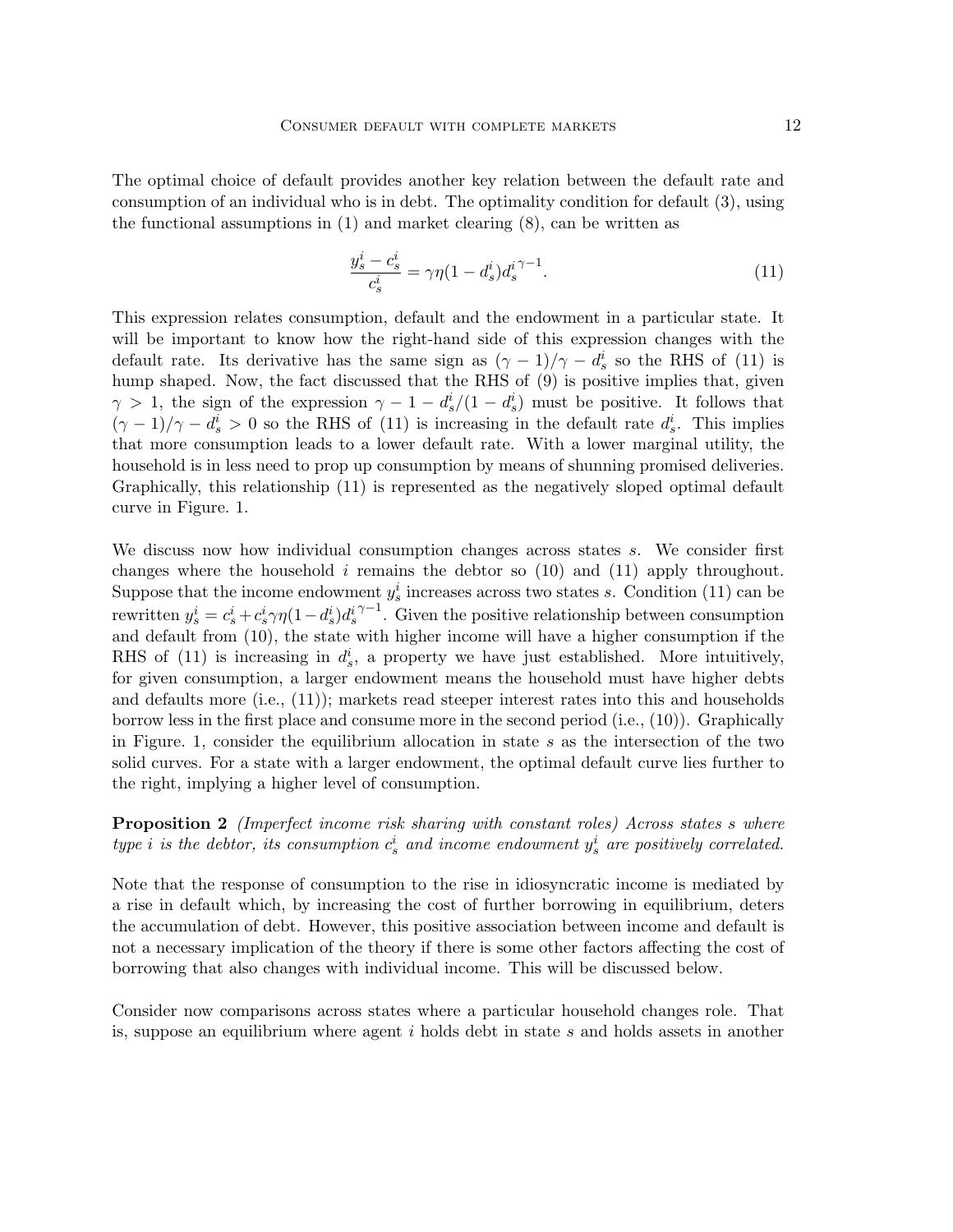state  $s'$ . Again, optimal borrowing against state  $s$  is characterized using (2) by

$$
\frac{u'(c_{s}^{i})}{u'(c_{0}^{i})}=\frac{q_{s}^{i}+Q_{s}^{i'}(l_{s}^{i})l_{s}^{i}}{\beta(1-d_{s}^{i})\pi_{s}},
$$

and optimal saving against state  $s'$  reads from  $(4)$  as

$$
\frac{u'(c_{s'}^i)}{u'(c_0^i)} = \frac{p_{s'}}{\beta \pi_{s'}} = \frac{q_{s'}^j}{\beta (1-d_{s'}^j)\pi_{s'}},
$$

where the last equality follows from the zero-profit condition  $(7)$ . Now perfect risk sharing amounts to having an equality between the two RHS terms in these two expressions. We show this cannot be true by way of contradiction. Assuming this equality, the property that  $Q_s^i$  $\mathcal{O}(n) < 0$  implies that  $q_s^i/(\beta(1-d_s^i)\pi_s) > q_{s'}^j/(\beta(1-d_s^j))$  $(\mathcal{G}_{s'})\pi_{s'}$ ). From market clearing in  $(8)$ , there must also be risk sharing for agent j, which, by an analogous argument, means that the contrary inequality must hold. The same argument can be used to establish that risk-sharing fails to hold in the sense that

$$
\frac{q_s^i + Q_s^{i'}(l_s^i)l_s^i}{\beta(1 - d_s^i)\pi_s} < \frac{q_{s'}^j s}{\beta(1 - d_{s'}^j)\pi_{s'}}.\tag{12}
$$

The marginal cost to debt exceeds the marginal return to savings. This property together with the preceding two expressions implies that  $c_s^i > c_{s'}^i$ . That is, a household's consumption is higher in the states where they hold debt than in the states where they hold savings. Given this we can also establish how income correlates with consumption. Consumption levels for household *i* are determined from (8) as  $c_s^i = y_s^i - (1 - d_s^i)t_s^i$  and  $c_{s'}^i = y_{s'}^i + (1 - d_s^i)t_s^i$  $j_s^j)l_s^j$  $s<sub>s</sub>$ . The fact that  $c_s^i > c_{s'}^i$  clearly requires that  $y_s^i > y_{s'}^i$  so consumption and income are positively related.

Proposition 3 (Default, debt/saving and consumption with changing roles) Across states s where household i switches between debtor and saver, its consumption  $c_s^i$ , debt level  $l_s^i$  and income endowment  $y_s^i$  are positively correlated.

Having established that risk sharing fails, some further intuition might be helpful. One way to gain this intuition is by comparison the the outcomes for an economy where default rates are exogenous but coincide with the equilibrium default rates of our economy. Consider the constraints that determine consumption in (8). In both economies, consumption changes less than income as the household holds more debt liabilities in states where income is higher. In the exogenous-default case the portfolio composition varies across states to an extent that neutralizes the effect of income on consumption. In our endogenous-default economy, portfolios also adjust but to a lesser extent thus making consumption responsive to income. So the key point behind imperfect risk sharing is that households stop short of arranging their portfolios as needed to achieve complete consumption smoothing. Why is that? The interest rate faced by the household rises with the level of the debt issued.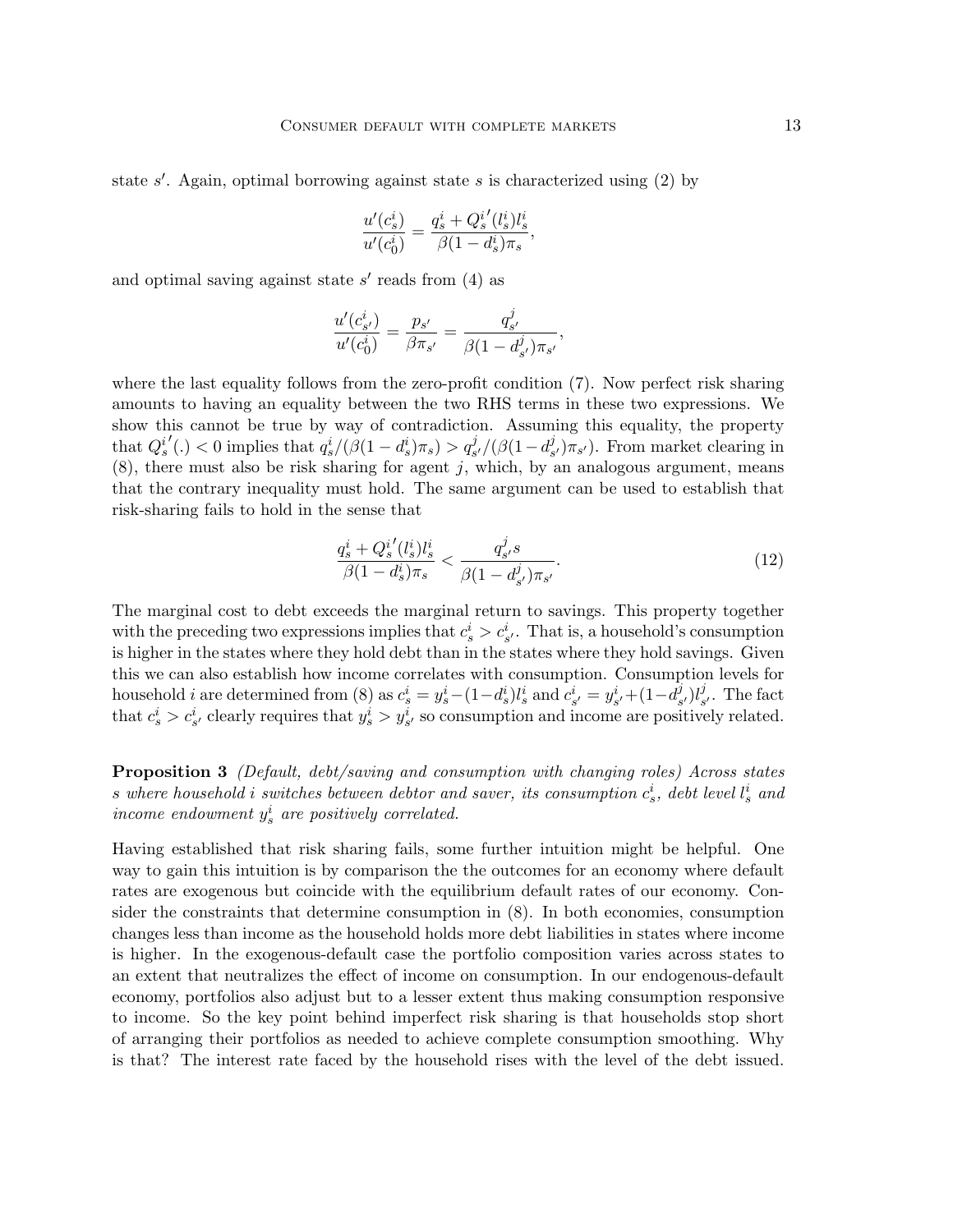This makes them more cautious about taking large debt positions needed to fully insure consumption. This is a reflection that financial markets price the fact that risk depends on individual (borrowing) decisions.

Interestingly, we have found that, with a complete set of assets, default is not insurance but rather the opposite. This is in contrast with the role generally ascribed to default in the incomplete markets literature.<sup>10</sup>

#### 4.2 Consumption smoothing

We also would like to discuss how, for the same default rates, the economy with endogenous default and the economy with exogenous default differ in terms of allocations and prices. By construction, the risk premium is the same in the two economies. Therefore, one needs to figure out how the level of interest rates and hence consumption differ between them.

The simplest way to make this point is to consider a deterministic version of the model, with only one state in the second period. One can now compare this economy with the analogous case where default is exogenous, and the default rate is the same. The main difference between these two economies is found in the intertemporal optimality condition for the borrower in equation (2). For given prices of debt, with endogenous default the borrower faces a steeper interest rate, or a lower marginal benefit to issuing debt. She will issue less debt and consume less in the first period compared to the exogenous case. In equilibrium, a higher price of debt brings about the corresponding reduction in lending from the lender according to (4). Therefore, there is less consumption smoothing in the case where default is endogenous.

#### 4.3 The relationship between income and default

In the previous analysis of Figure.1, higher income leads to more default. This might be a problematic implication but is not a fundamental consequence of the model. It comes about only because of the simplifying maintained assumption that the punishment parameter  $\eta$ is the same for all individuals in all states. The punishment could plausibly be increasing in the level of individual income. Creditors can collect more from higher earnings; legal bankruptcy protection is often means tested.<sup>11</sup> If this is the case, higher income can cause the default rate to decrease and still have consumption increasing.

 $10B$ ut see also Athreya, Tam, and Young (2009) for a qualification.

<sup>&</sup>lt;sup>11</sup>Another argument is that the punishment could be a function of the absolute value of the debt reneged upon rather than, as we have postulated, its proportion. We do not analyze this explicitly in order to preserve the sought tractability.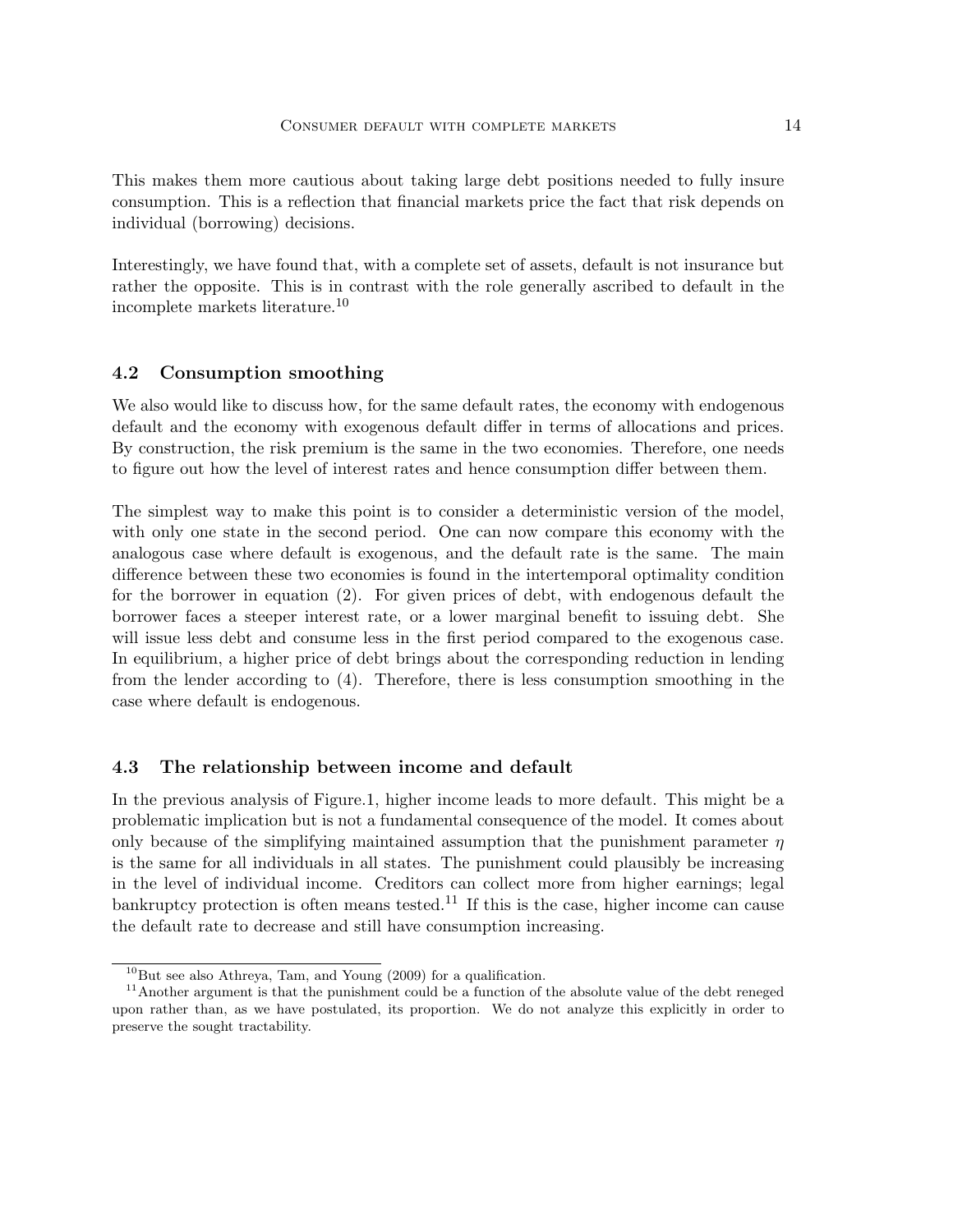

Figure 2: Equilibrium  $d_s^i$  and  $c_s^i$  when type i is a debtor in s. A rise in income  $y_s^i$  and  $\eta_s^i$ increases consumption and lowers default.

To see this define  $\eta_s^i$  as the default penalty for an individual of type i in state s, and substitute it for  $\eta$  in (10) and (11). Consider a change in the state s such that income  $y_s^i$  goes up. Suppose this also implies a rise in  $\eta_s^i$ . The graphic analysis in Figure. 2 will suffice to make the point. As seen before, the increase in the endowment of income  $y_s^i$ shifts the default optimality curve to the right. The associated increase in the parameter for the cost of default  $\eta_s^i$  reduces default and shifts this curve back to the left. On the other hand, the higher cost of default reduces borrowing and increases consumption thus shifting the intertemporal optimality curve upwards. Note that the change in the punishment  $\eta_s^i$ can always be chosen to overturn the effect of income and leave the optimal default curve unchanged, in which case higher consumption and lower default follow as income rises. The same type of outcome still obtains when, as depicted in Figure.2, the reaction of the default cost is smaller.

#### 4.4 Pooling

Dubey, Geanakoplos, and Shubik (2005) have studied situations where contracts of different size are pooled together. In the context of our model, pooling means that there is a single price  $q_s^i$ , rather than a menu of prices, for debt sold by agent i with delivery in state s, irrespective of the amount sold  $l_s^i$ . In other words, the menu of prices  $Q_s^i(.)$  is a flat function. Formally, the equilibrium is characterized as before except that in the intertemporal optimality condition for the borrower (2) the term  $Q_s^i$  $\mathcal{O}(l_s^i) = 0$ . A consequence is that this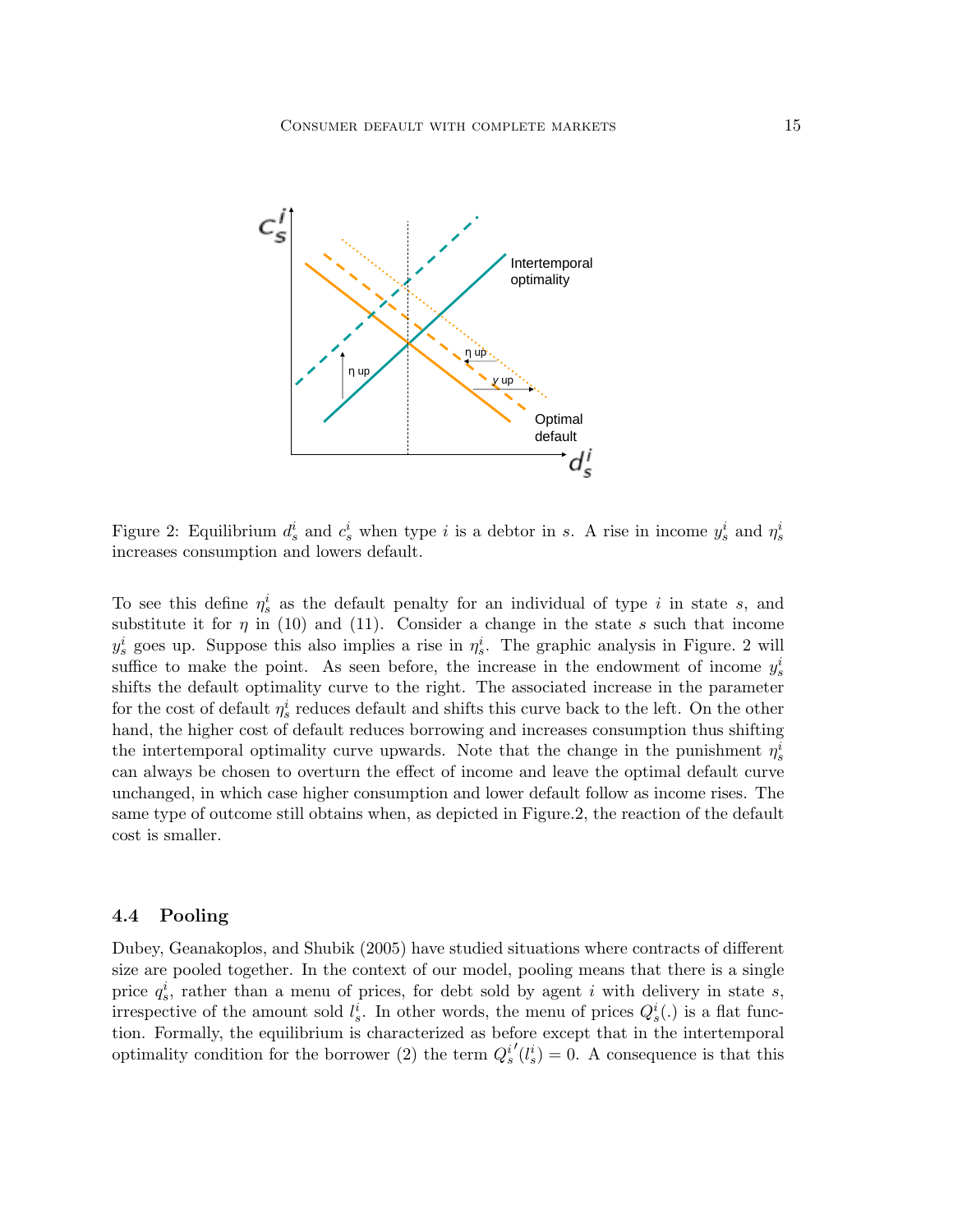economy achieves the first best allocation with full risk sharing. Although, by virtue of (3), default rates are endogenous, market prices account for the event of default efficiently. This observation underscores the conclusion that risk-based pricing of loans is an essential ingredient in our explanation of endogenous financial frictions. Risk pooling is not only an exogenous assumption but also one that necessitates further exogenous degrees of market incompleteness in order to account for imperfect insurance.

### 5 Consumption inequality: risk-pricing or debt-constraints

This section discusses the differences between the present risk-pricing model and the debtconstrained model regarding the implications for consumption inequality. The ability of different models for understanding the evidence on risk-sharing has been the subject of an important body of quantitative literature (e.g., Krueger and Perri (2006), Kaplan and Violante (2010)). The conclusion that seems to emerge is that the debt-constrained model in the Kehoe and Levine (1993) tradition underestimates inequality. It is thus important to understand how the risk-pricing model could comparatively perform on this dimension.

The debt-constrained economy obtains by changing the specification of the punishment technology  $z$  in (1). It suffices to assume that the utility penalty is a fixed amount, equivalent to the punishment for fully defaulting  $\eta$ , independently of the scale of default. This assumption would naturally lead defaulters to default in all their debts. This being so will cause intermediaries not to offer loans that induce any default (i.e., to command a price of zero). This results in a situation where loans traded carry no default risk, so lending rates are risk free so (7) implies  $q_s^i = p_s$ , but the size of loans is constrained by the maximum debt that would trigger default. Formally, individuals of type  $i$  face a debt limit against state s that we denote  $\overline{l}_s^i$ s . This is determined as the value that makes the individual indifferent between defaulting or not:

$$
u(y_s^i) - \eta = u(y_s^i - \bar{l}_s^i). \tag{13}
$$

Faced with such a limit to the value of debt that can be sold, the consumer optimality condition that replaces (2) and (4) is

$$
p_s u'(c_0^i) \ge \beta \pi_s u'(c_s^i)
$$
\n<sup>(14)</sup>

with strict equality if the debt constraint does not bind, and generically an inequality when the constraint binds  $l_s^i = \overline{l}_s^i$ s . This economy features imperfect risk sharing if in some states and for some households the debt constraint binds.

One can argue that, at least for some level of the default penalty, the risk-pricing model brings about more inequality than the debt-constrained economy. We have discussed that there is imperfect risk sharing in the risk-pricing economy as long as there is positive default in equilibrium. For any finite penalty, there will always be some default in that setting. On the other hand, in the debt-constrained economy one can surely find a large enough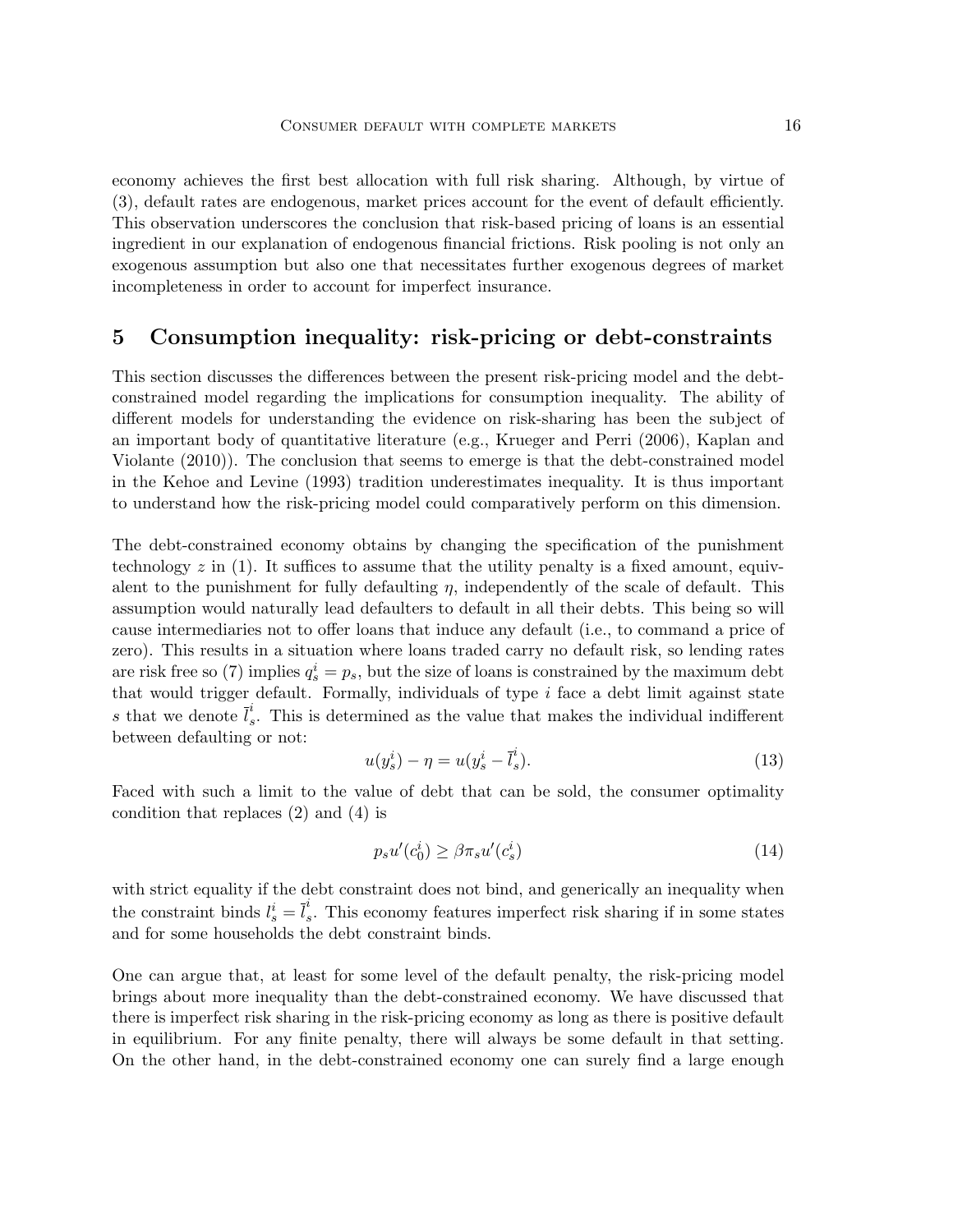punishment that makes consumption inequality zero. By a continuity argument, there will also be a region where the debt-constrained economy has binding debt limits and incomplete insurance but still displays less inequality than the risk-pricing economy. While some especial assumption on the punishment technology made in this paper might play a part, it betrays the sense that the risk-pricing economy might have less risk-sharing more generally. If default can be partial, there will be more states where default and hence the distortion that follows is positive.

#### 5.1 A symmetric case

We use a specific version of the model to establish analytically the lower degree of risk sharing in the risk-pricing economy compared to the debt-constrained economy. The two types of households have the same initial endowment  $y_0$ , with the aggregate income  $y = 2y_0$ . There are only two states s in the second period. In one state, one type of household receives a high income  $y_l$  and the other type receives a low realization  $y_a$  (the choice of subscripts will become clear very soon); in the other state, the allocation of endowments across household types is the reverse. The total endowment is as in the initial period so  $y_l + y_a = y$ . The two states occur with the same probability  $\pi = 1/2$ . The two types of households are therefore ex-ante identical.

In an equilibrium with trade, the allocations of debt  $l$ , assets a and default  $d$ , and the prices of debt and assets q and  $p$ , are all independent of the state. Consumption in the first period  $c_0$  is the same for the two types of households. In the second period, the household who receives the high endowment  $y_l$  owes promised deliveries of debt l and consumes  $c_l$ ; the households with the low endowment  $y_a$  holds claims a and consumes  $c_a$ . These values of consumption are independent of the contingent state s. Is is simple to define a measure of risk sharing,  $\theta$ , as the difference between the high income endowment  $y_l$  and consumption in that state  $c_l$ :

$$
\theta \equiv y_l - c_l \in [0, 1/2(y_l - y_a)]. \tag{15}
$$

Zero risk sharing obtains when  $\theta = 0$  and consumption matches the endowment; full risk sharing occurs when the total endowment is evenly split and  $c_l = 1/2(y_l + y_a)$ . A lower  $\theta$ is associated with more consumption inequality.

Given the symmetry of outcomes, the equilibrium of the risk-pricing economy can be written explicitly in terms of two relationships involving the default rate  $d$  and the degree of risk sharing  $\theta$ . The first relation comes from the intertemporal optimal borrowing/lending conditions for the household (2) and (4). Having used market clearing  $y = c_a + c_l$  from (8), no-arbitrage  $p(1-d) = q$  from (7), the risk-based price term from (9), and the definition in (15), we find the cost-of-borrowing condition:

$$
\frac{u'(y_l - \theta)}{u'(y - y_l + \theta)} = \frac{1}{(\gamma - 1) + \gamma \eta d^{\gamma}} \left(\gamma - 1 - \frac{d}{1 - d}\right)
$$
(16)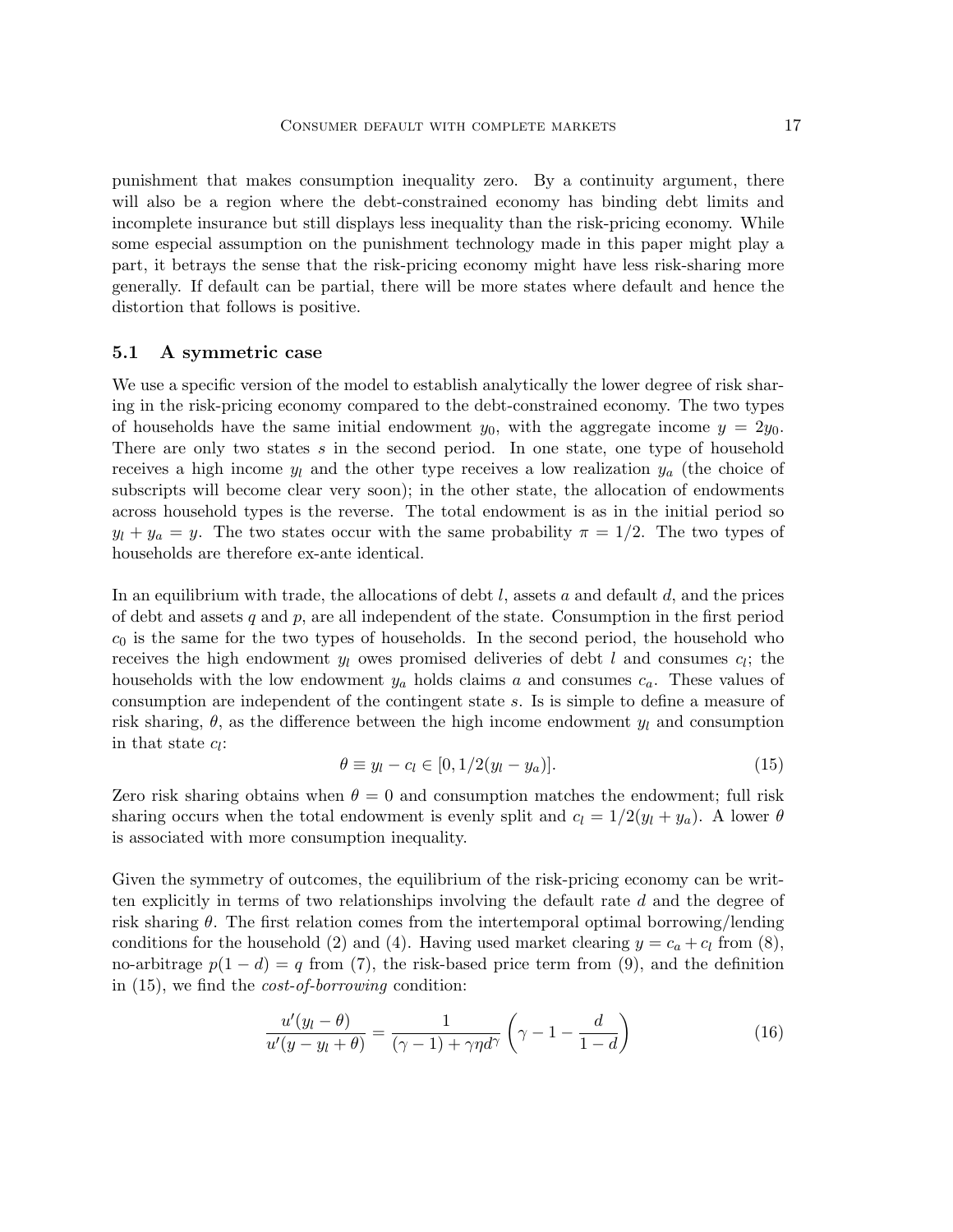This traces a negative relation between the default rate d and the extent of risk sharing  $\theta$ <sup>12</sup> The RHS term is the price term from (9) that captures the distortion or wedge that risk-pricing brings about. As discussed earlier, this is a negative function of the default rate d as it makes it more costly for the household to borrow. The LHS is the relative marginal utility of the consumer in the good state which is positively related to risk sharing  $\theta$ . A higher default rate reduces debt and hence increases consumption in the good state thus decreasing risk sharing. The second relationship between d and  $\theta$  derives from the condition for optimal default (3). Using the budget relation  $l(1 - d) = y_l - c_l$  from (8), the optimal-default condition reads:

$$
u'(y_l - \theta) \frac{\theta}{1 - d} = \eta \gamma d^{\gamma - 1}
$$
\n(17)

It describes a positive relation between risk sharing and the default rate. More risk sharing means higher debt liabilities in the good state and consequently a bigger incentive to default. An equilibrium is values  $\theta$  and d solving (16) and (17).

Consider now the equilibrium in the debt-constrained economy. In the case where the penalty  $\eta$  is large enough that the debt constraint is never binding the conclusion is straightforward. This economy has perfect insurance and, consequently, less inequality than the risk-based pricing economy. We turn to the more interesting case where the debt limit binds. In the present symmetric environment, the value of consumer liabilities  $l$  coincides with the debt limit  $l$  which, by the consumer budget in  $(8)$ , is related to the household's consumption in his good state by  $l = y_l - c_l$ . The participation condition (13), with the definition in (15), allows us to characterize the degree of risk sharing in the debt-constrained economy as the value  $\theta$  solving

$$
u(y_l - \theta) - [u(y_l) - \eta] = 0 \tag{18}
$$

The LHS is the gain to not defaulting, a decreasing function of  $\theta$ . For a higher degree of risk sharing, the high-income household would be better off by choosing to default.

We now compare the value of  $\theta$  that solves (16) and (17) for the risk-pricing economy, with the one that solves (18) for the debt-constrained economy. We will now use the log utility assumption from (1). In the risk-pricing model, we know the default rate cannot exceed the maximum consistent with existence, that is  $d < \overline{d} \equiv (\gamma - 1)/\gamma$ . Then the default optimality condition (17) implies that the degree of risk sharing under risk-pricing is bounded from above by

$$
\frac{\eta y_l}{1/\overline{d}^{\gamma-1}+\eta}.
$$

We now evaluate the participation condition on the LHS of (18) for the debt-constrained

<sup>&</sup>lt;sup>12</sup>Naturally, we will be supposing that the condition for existence discussed earlier  $\gamma - 1 - d/(1-d)$  holds.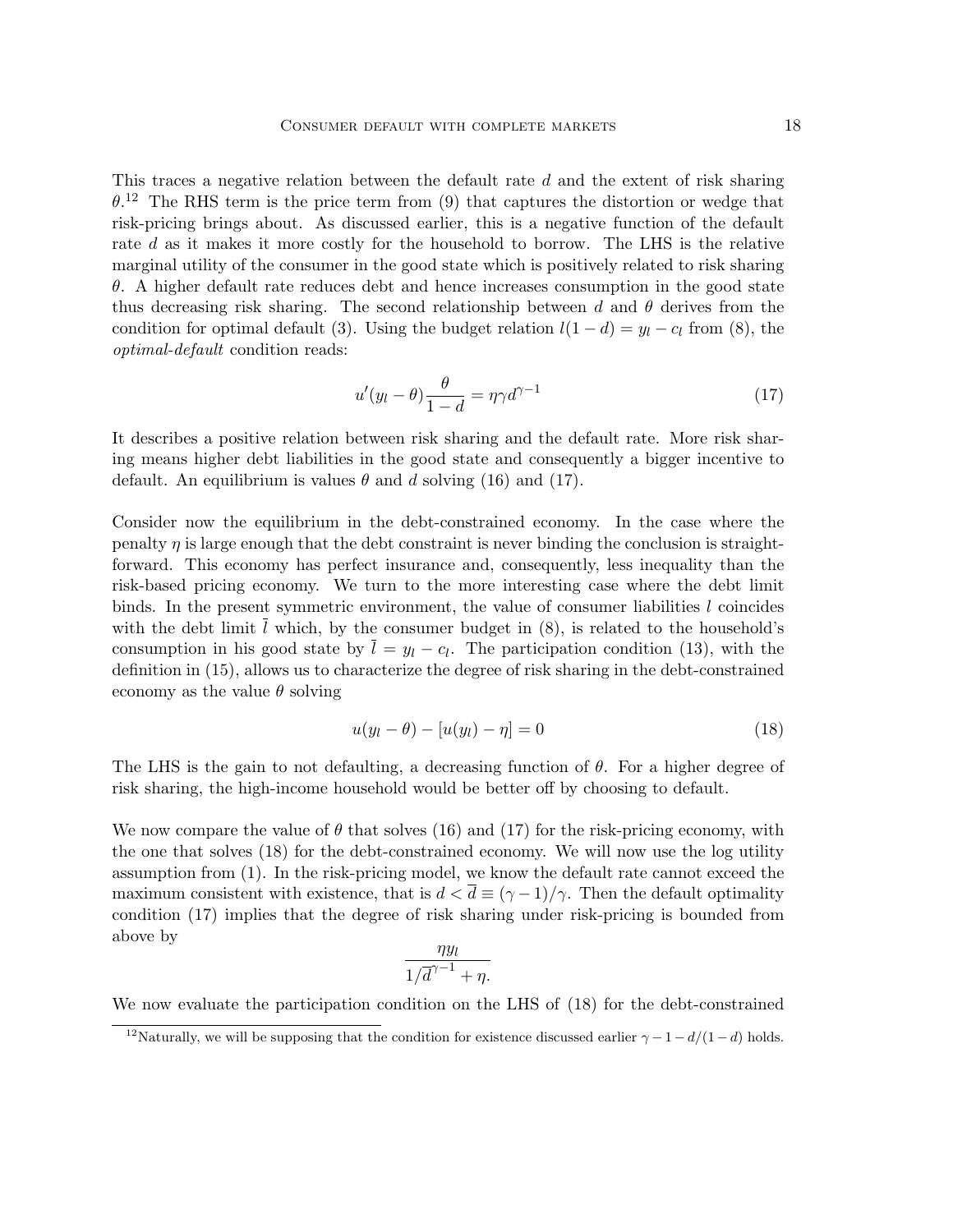model at this level of risk sharing. This yields

$$
-\log(1+\eta \overline{d}^{\gamma-1}) + \eta > 0,
$$

implying that this level of risk sharing is too low to be an equilibrium for the debtconstrained economy. We have thus established that there is more consumption inequality in our risk-based pricing economy.

**Proposition 4** Consider the symmetric case. Given the same penalty parameter  $\eta$ , the risk-pricing model generates less risk sharing and more consumption inequality than the debt-constrained model.

#### 5.2 Numerical illustration

At this point, we resort to numerical examples to illustrate this result as well as the fact that equilibrium existence is not a degenerate fiction. Only two random states s are assumed. The first example has symmetric consumers where the only difference is the state when they get the bad shock, but the probability is the same. This corresponds to the setting studied in Proposition 4. The parameters are  $\beta = 1$ ,  $y_0^i = 0.50$  all i, equal probabilities  $\pi_s = 0.50$ , symmetric income processes  $y_s^i$ , (0.60, 0.40), and punishment  $\eta = 0.12$  and  $\gamma = 3.0$ . It suffices the consider outcomes for just one agent. Example 1 shows the results for the two economies and, as a benchmark reference, those under full risk-sharing for an economy with commitment. The risk-pricing model delivers far more consumption volatility and less trade in assets. This is reflected in a lower risk-free lending rate and higher borrowing rates. This is a conservative example in that it sets a considerably low default penalty. Mild punishment parameters, needed that generate some inequality in the debt-constrained economy, are associated with very large default rates in the risk-pricing economy.

| Example 1: symmetric case |                |                |                  |  |
|---------------------------|----------------|----------------|------------------|--|
|                           | RISK-SHARING   | RISK-PRICING   | DEBT-CONSTRAINTS |  |
| $c_0^i$                   | 0.500          | 0.500          | 0.500            |  |
| $\{c_s^i\}$               | (0.500, 0.500) | (0.583, 0.417) | (0.532, 0.468)   |  |
|                           | 0.100          | 0.0268         | 0.0678           |  |
| $p_s$                     | 0.500          | 0.599          | 0.534            |  |
| $d_s$                     |                | 0.357          | 0.000            |  |
|                           | 0.500          | 0.385          | 0.534            |  |
| $\frac{q_s}{l}$           |                |                | 0.0678           |  |

The previous example focuses on within period insurance only. The second example involves effects on smoothing over time as well. This is an asymmetric economy in that household A, having a back-loaded endowment profile, borrows against all future states. The parameters are as follows:  $\beta = 1, \pi_s = 0.50$  all s,  $y_0^A = 0.40, \{y_s^A\} = (0.54, 0.48), y_0^B = 0.60, \{y_s^B\} =$ (0.46, 0.52). The punishment parameters are the curvature  $\gamma = 3.0$ , and the penalty level  $\eta = 0.20$  for the risk-pricing model. For the debt-constrained model, we assume a milder fixed punishment of 0.10. Note this different choice works against the contention that the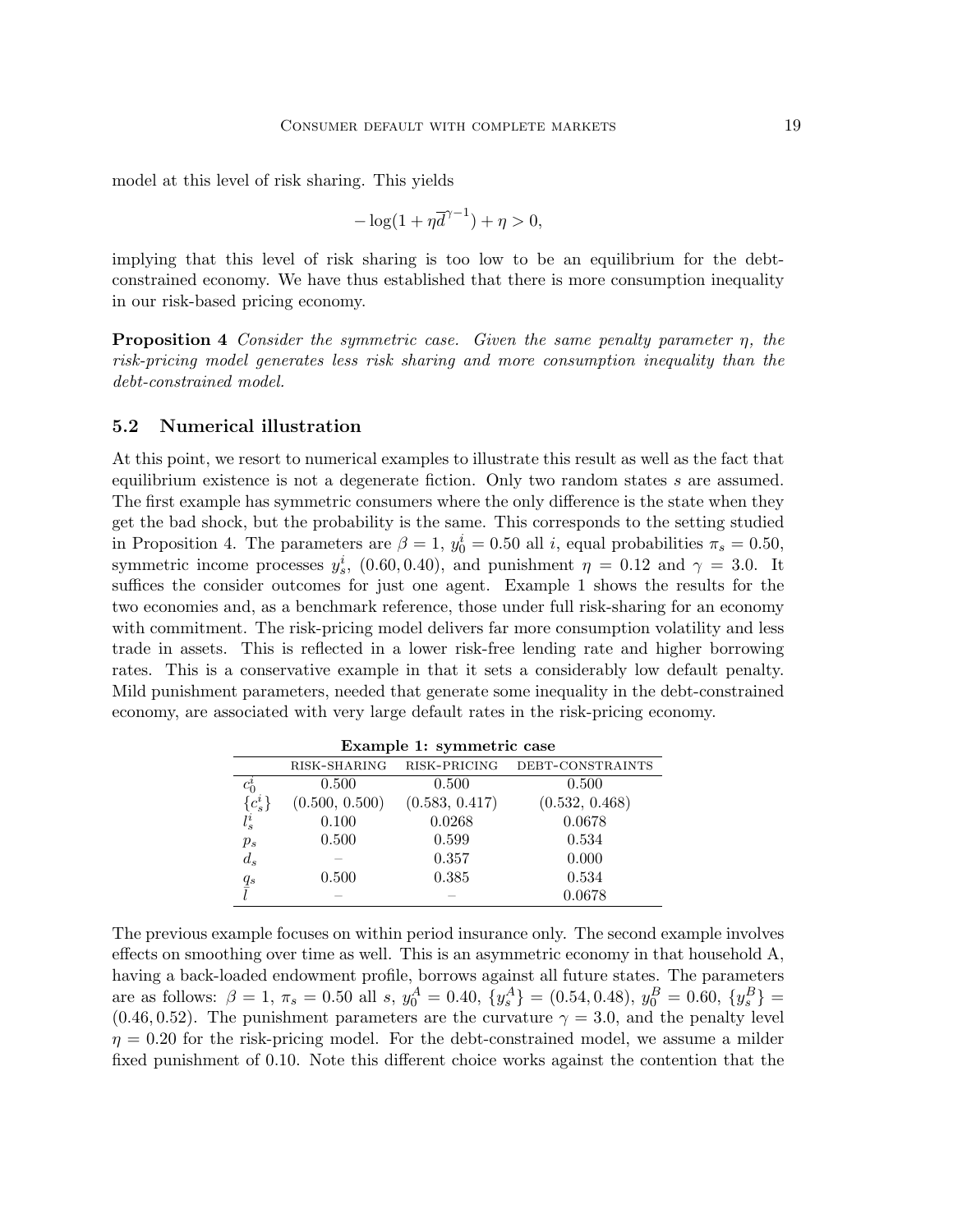debt-constrained model features less inequality and should strengthen the point.<sup>13</sup> The results are displayed in the next table as Example 2. The debt-constrained model has the limit binding only in one of the states and individuals can achieve perfect intertemporal smoothing in the other state. We see that the risk-pricing economy generates less smoothing both over time and across states since there is less trade.

| <b>Example 2: asymmetric case</b> |                  |                  |                  |  |  |
|-----------------------------------|------------------|------------------|------------------|--|--|
|                                   | RISK-SHARING     | RISK-PRICING     | DEBT-CONSTRAINTS |  |  |
| $c_0^A$                           | 0.4550           | 0.4227           | 0.4452           |  |  |
| ${c_s^A}$                         | (0.4550, 0.4550) | (0.5133, 0.4673) | (0.4887, 0.4452) |  |  |
| $c_0^B$                           | 0.5450           | 0.5773           | 0.5548           |  |  |
| $\{c_s^B\}$                       | (0.5450, 0.5450) | (0.4867, 0.5327) | (0.5113, 0.5548) |  |  |
| $\overline{l_s^A}$                | (0.085, 0.025)   | (0.0424, 0.0168) | (0.0513, 0.0348) |  |  |
| $p_s$                             | (0.500, 0.500)   | (0.5931, 0.5419) | (0.5420, 0.5000) |  |  |
| $q_s^A$                           | (0.500, 0.500)   | (0.3729, 0.4094) | (0.5420, 0.5000) |  |  |
|                                   |                  | (0.3712, 0.2445) |                  |  |  |
| $\frac{d_s}{\bar{l}_s^A}$         |                  |                  | (0.0513, 0.0457) |  |  |
|                                   |                  |                  | (0.0438, 0.0494) |  |  |

Example 2: asymmetric case

# 6 Concluding remarks

Risk-based pricing and partial default in consumer credit can help account for limited trade even when there is a complete set securities. The specific mechanism differs from the existing literature on debt-contrained economies. The individualized pricing of default in this paper brings about price wedges that distort the borrowing decisions. This model seems to imply more consumption inequality than the debt-constrained model typical of much applied literature on the subject. This property might prove significant for understanding the evidence.

This analysis can be extended fruitfully in various directions. First, one can investigate with this novel approach the ability of different factors to account for the observation of rising bankruptcy and the expansion of credit and levels of debt. This type of questions have only being pursued in incomplete markets economies. Second, bankruptcy matters even without the frictions introduced by market incompleteness. This insight might prove important for a better understanding of financial frictions and welfare policy in actual economies.

The model in this paper is deliberately simple and, in the interest on analytical tractability, exploits some specific functional assumption. In order to draw firm practical conclusions, a quantitative model of risk-pricing with complete markets is called for. This is being pursued in ongoing research.

<sup>&</sup>lt;sup>13</sup>Furthermore, with same  $\eta = 0.20$ , the debt-constrained model produces full risk sharing.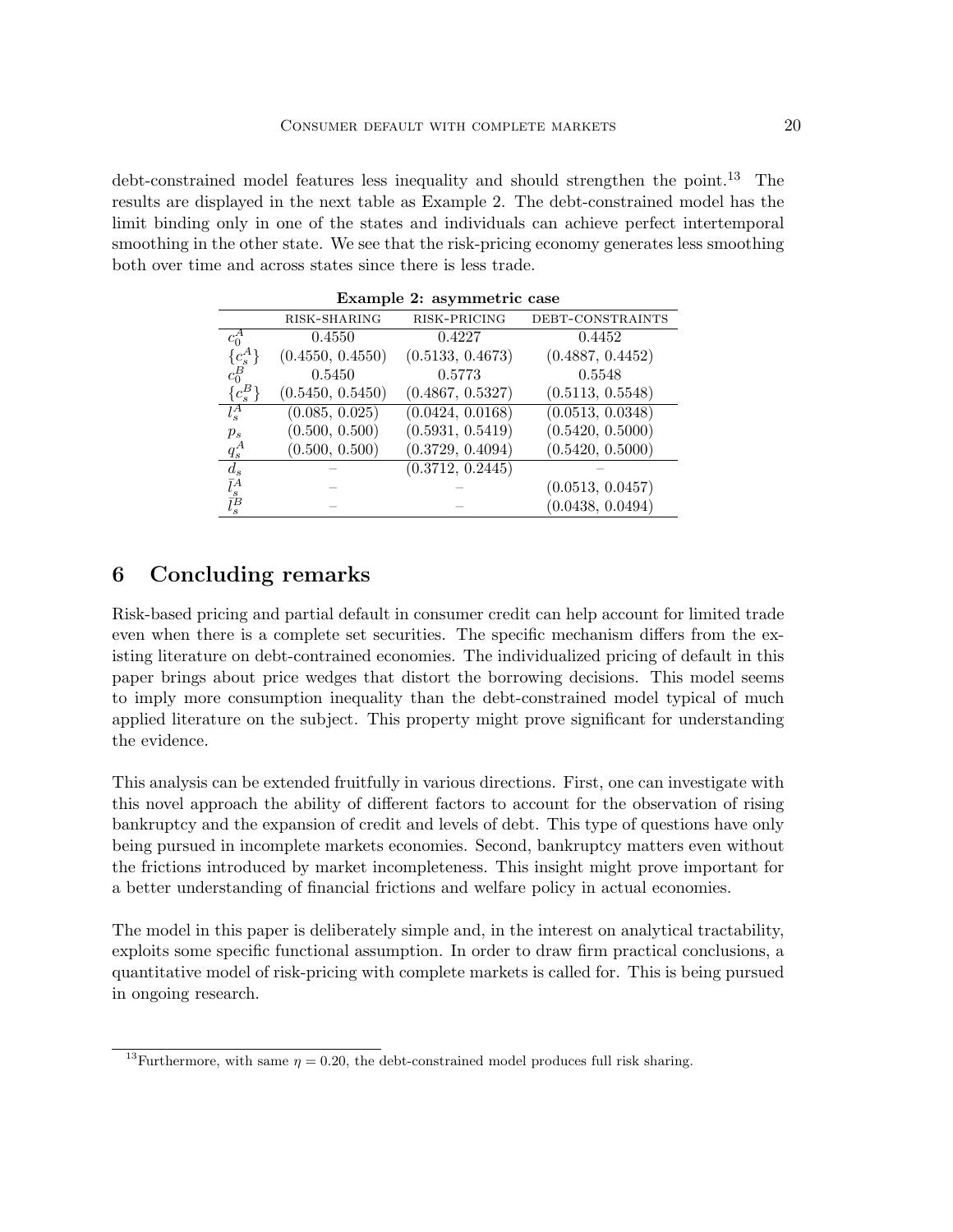# References

- ABRAHÁM,  $\acute{A}$ ., AND E. CÁRCELES-POVEDA  $(2010)$ : "Endogenous trading constraints with incomplete asset markets," Journal of Economic Theory, 145(3), 974–1004.
- Alvarez, F., and U. Jermann (2000): "Efficiency, equilibrium, and asset pricing with risk of default," Econometrica, 68(4), 775–797.
- Athreya, K., X. Tam, and E. Young (2009): "Unsecured credit markets are not insurance markets," Journal of Monetary Economics, 56(1), 83–103.
- CHATTERJEE, S. (2010): "An Equilibrium Model of the Timing of Bankruptcy Filings," Presented at Credit, defaul and bankruptcy conference, LAEF, UCSB.
- CHATTERJEE, S., D. CORBAE, M. NAKAJIMA, AND J. RÍOS-RULL (2007): "A quantitative theory of unsecured consumer credit with risk of default," Econometrica, 75(6), 1525– 1589.
- DAWSEY, A., AND L. AUSUBEL (2004): "Informal bankruptcy," unpublished.
- DAWSEY, A., R. HYNES, AND L. AUSUBEL (2008): "The Regulation of Non-Judicial Debt Collection and the Consumer's Choice Among Repayment, Bankruptcy and Informal Bankruptcy," University of Virginia Legal Working Paper Series, p. 42.
- Dubey, P., J. Geanakoplos, and M. Shubik (2005): "Default and Punishment in General Equilibrium1," Econometrica, 73(1), 1–37.
- Kaplan, G., and G. Violante (2010): "How Much Consumption Insurance Beyond Self Insurance? ," American Economic Journal: Macroeconomics, 38(2), 53–87.
- KEHOE, P., AND F. PERRI (2002): "International business cycles with endogenous incomplete markets," Econometrica, 70(3), 907–928.
- Kehoe, T., and D. Levine (1993): "Debt-constrained asset markets," The Review of Economic Studies, 60(4), 865–888.
- (2001): "Liquidity constrained markets versus debt constrained markets," *Econo*metrica, 69(3), 575–598.

- Krueger, D., and F. Perri (2006): "Does income inequality lead to consumption inequality? evidence and theory1," Review of Economic Studies, 73(1), 163–193.
- Livshits, I., J. MacGee, and M. Tertilt (2007): "Consumer bankruptcy: A fresh start," The American Economic Review, 97(1), 402–418.

<sup>- (2006): &</sup>quot;Bankruptcy and collateral in debt constrained markets," NBER Working Paper.